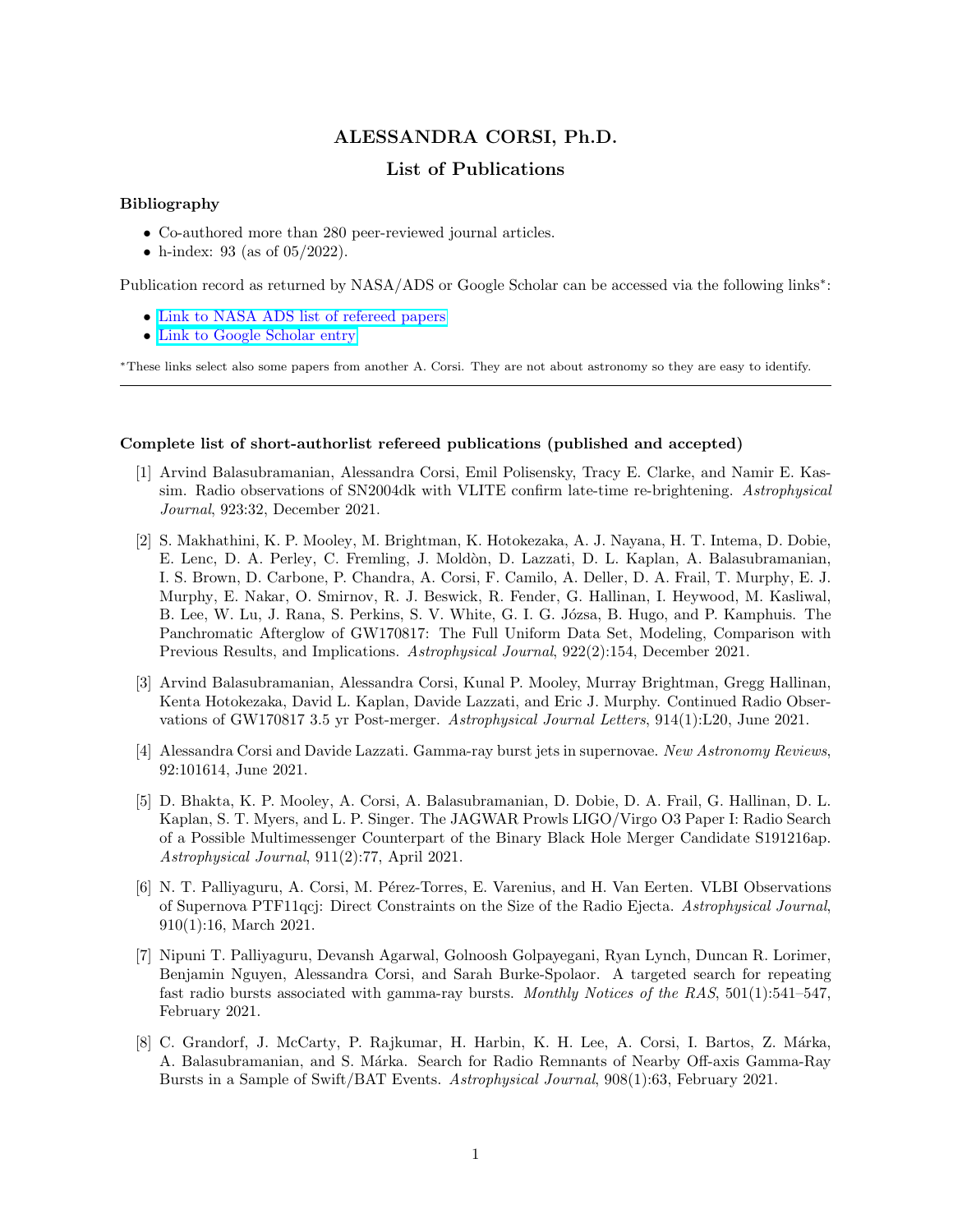- [9] R. Ricci, E. Troja, G. Bruni, T. Matsumoto, L. Piro, B. O'Connor, T. Piran, N. Navaieelavasani, A. Corsi, B. Giacomazzo, and M. H. Wieringa. Searching for the radio remnants of short-duration gamma-ray bursts. *Monthly Notices of the RAS*, 500(2):1708–1720, January 2021.
- [10] Mansi M. Kasliwal, Shreya Anand, Tomás Ahumada, Robert Stein, Ana Sagués Carracedo, Igor Andreoni, Michael W. Coughlin, Leo P. Singer, Erik C. Kool, Kishalay De, Harsh Kumar, Mouza AlMualla, Yuhan Yao, Mattia Bulla, Dougal Dobie, Simeon Reusch, Daniel A. Perley, S. Bradley Cenko, Varun Bhalerao, David L. Kaplan, Jesper Sollerman, Ariel Goobar, Christopher M. Copperwheat, Eric C. Bellm, G. C. Anupama, Alessandra Corsi, Samaya Nissanke, Iv´an Agudo, Ashot Bagdasaryan, Sudhanshu Barway, Justin Belicki, Joshua S. Bloom, Bryce Bolin, David A. H. Buckley, Kevin B. Burdge, Rick Burruss, Maria D. Caballero-García, Chris Cannella, Alberto J. Castro-Tirado, David O. Cook, Jeff Cooke, Virginia Cunningham, Aishwarya Dahiwale, Kunal Deshmukh, Simone Dichiara, Dmitry A. Duev, Anirban Dutta, Michael Feeney, Anna Franckowiak, Sara Frederick, Christoffer Fremling, Avishay Gal-Yam, Pradip Gatkine, Shaon Ghosh, Daniel A. Goldstein, V. Zach Golkhou, Matthew J. Graham, Melissa L. Graham, Matthew J. Hankins, George Helou, Youdong Hu, Wing-Huen Ip, Amruta Jaodand, Viraj Karambelkar, Albert K. H. Kong, Marek Kowalski, Maitreya Khandagale, S. R. Kulkarni, Brajesh Kumar, Russ R. Laher, K. L. Li, Ashish Mahabal, Frank J. Masci, Adam A. Miller, Moses Mogotsi, Siddharth Mohite, Kunal Mooley, Przemek Mroz, Jeffrey A. Newman, Chow-Choong Ngeow, Samantha R. Oates, Atharva Sunil Patil, Shashi B. Pandey, M. Pavana, Elena Pian, Reed Riddle, Rubén Sánchez-Ramírez, Yashvi Sharma, Avinash Singh, Roger Smith, Maayane T. Soumagnac, Kirsty Taggart, Hanjie Tan, Anastasios Tzanidakis, Eleonora Troja, Azamat F. Valeev, Richard Walters, Gaurav Waratkar, Sara Webb, Po-Chieh Yu, Bin-Bin Zhang, Rongpu Zhou, and Jeffry Zolkower. Kilonova Luminosity Function Constraints Based on Zwicky Transient Facility Searches for 13 Neutron Star Merger Triggers during O3. *Astrophysical Journal*, 905(2):145, December 2020.
- [11] Virginia Cunningham, S. Bradley Cenko, Geoffrey Ryan, Stuart N. Vogel, Alessandra Corsi, Antonino Cucchiara, Andrew S. Fruchter, Assaf Horesh, Tuomas Kangas, Daniel Kocevski, Daniel A. Perley, and Judith Racusin. GRB 160625B: Evidence for a Gaussian-shaped Jet. *Astrophysical Journal*, 904(2):166, December 2020.
- [12] Anna Y. Q. Ho, S. R. Kulkarni, Daniel A. Perley, S. Bradley Cenko, Alessandra Corsi, Steve Schulze, Ragnhild Lunnan, Jesper Sollerman, Avishay Gal-Yam, Shreya Anand, Cristina Barbarino, Eric C. Bellm, Rachel J. Bruch, Eric Burns, Kishalay De, Richard Dekany, Alexandre Delacroix, Dmitry A. Duev, Dmitry D. Frederiks, Christoffer Fremling, Daniel A. Goldstein, V. Zach Golkhou, Matthew J. Graham, David Hale, Mansi M. Kasliwal, Thomas Kupfer, Russ R. Laher, Julia Martikainen, Frank J. Masci, James D. Neill, Anna Ridnaia, Ben Rusholme, Volodymyr Savchenko, David L. Shupe, Maayane T. Soumagnac, Nora L. Strotjohann, Dmitry S. Svinkin, Kirsty Taggart, Leonardo Tartaglia, Lin Yan, and Jeffry Zolkower. SN 2020bvc: A Broad-line Type Ic Supernova with a Double-peaked Optical Light Curve and a Luminous X-Ray and Radio Counterpart. *Astrophysical Journal*, 902(1):86, October 2020.
- [13] Tuomas Kangas, Andrew S. Fruchter, S. Bradley Cenko, Alessandra Corsi, Antonio de Ugarte Postigo, Asaf Pe'er, Stuart N. Vogel, Antonino Cucchiara, Benjamin Gompertz, John Graham, Andrew Levan, Kuntal Misra, Daniel A. Perley, Judith Racusin, and Nial Tanvir. The Late-time Afterglow Evolution of Long Gamma-Ray Bursts GRB 160625B and GRB 160509A. *Astrophysical Journal*, 894(1):43, May 2020.
- [14] Anna Y. Q. Ho, Alessandra Corsi, S. Bradley Cenko, Francesco Taddia, S. R. Kulkarni, Scott Adams, Kishalay De, Richard Dekany, Dmitry D. Frederiks, Christoffer Fremling, V. Zach Golkhou, Matthew J. Graham, Tiara Hung, Thomas Kupfer, Russ R. Laher, Ashish Mahabal, Frank J. Masci, Adam A. Miller, James D. Neill, Daniel Reiley, Reed Riddle, Anna Ridnaia, Ben Rusholme, Yashvi Sharma, Jesper Sollerman, Maayane T. Soumagnac, Dmitry S. Svinkin, and David L. Shupe. The Broad-lined Ic Supernova ZTF18aaqjovh (SN 2018bvw): An Optically Discovered Engine-driven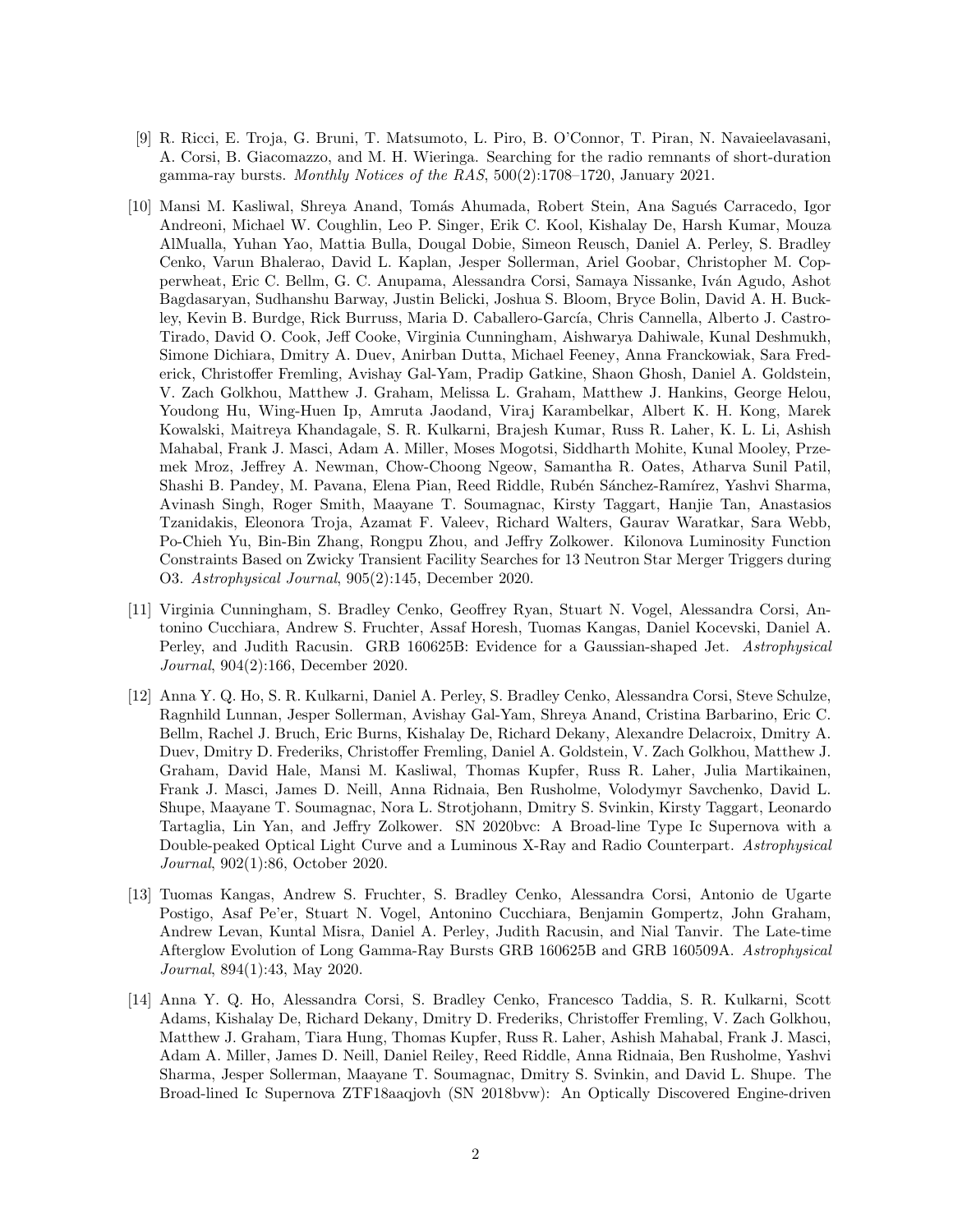Supernova Candidate with Luminous Radio Emission. *Astrophysical Journal*, 893(2):132, April 2020.

- [15] Dario Carbone and Alessandra Corsi. An Optimized Radio Follow-up Strategy for Stripped-envelope Core-collapse Supernovae. *Astrophysical Journal*, 889(1):36, January 2020.
- [16] Eric Sowell, Alessandra Corsi, and Robert Coyne. Multiwaveform cross-correlation search method for intermediate-duration gravitational waves from gamma-ray bursts. *Physical Review D*, 100(12):124041, December 2019.
- [17] Dougal Dobie, Adam Stewart, Tara Murphy, Emil Lenc, Ziteng Wang, David L. Kaplan, Igor Andreoni, Julie Banfield, Ian Brown, Alessandra Corsi, Kishalay De, Daniel A. Goldstein, Gregg Hallinan, Aidan Hotan, Kenta Hotokezaka, Amruta D. Jaodand, Viraj Karambelkar, Mansi M. Kasliwal, David McConnell, Kunal Mooley, Vanessa A. Moss, Jeffrey A. Newman, Daniel A. Perley, Abhishek Prakash, Joshua Pritchard, Elaine M. Sadler, Yashvi Sharma, Charlotte Ward, Matthew Whiting, and Rongpu Zhou. An ASKAP Search for a Radio Counterpart to the First High-significance Neutron Star-Black Hole Merger LIGO/Virgo S190814bv. *Astrophysical Journal Letters*, 887(1):L13, December 2019.
- [18] Anna Y. Q. Ho, Daniel A. Goldstein, Steve Schulze, David K. Khatami, Daniel A. Perley, Mattias Ergon, Avishay Gal-Yam, Alessandra Corsi, Igor Andreoni, Cristina Barbarino, Eric C. Bellm, Nadia Blagorodnova, Joe S. Bright, E. Burns, S. Bradley Cenko, Virginia Cunningham, Kishalay De, Richard Dekany, Alison Dugas, Rob P. Fender, Claes Fransson, Christoffer Fremling, Adam Goldstein, Matthew J. Graham, David Hale, Assaf Horesh, Tiara Hung, Mansi M. Kasliwal, N. Paul M. Kuin, S. R. Kulkarni, Thomas Kupfer, Ragnhild Lunnan, Frank J. Masci, Chow-Choong Ngeow, Peter E. Nugent, Eran O. Ofek, Maria T. Patterson, Glen Petitpas, Ben Rusholme, Hanna Sai, Itai Sfaradi, David L. Shupe, Jesper Sollerman, Maayane T. Soumagnac, Yutaro Tachibana, Francesco Taddia, Richard Walters, Xiaofeng Wang, Yuhan Yao, and Xinhan Zhang. Evidence for Late-stage Eruptive Mass Loss in the Progenitor to SN2018gep, a Broad-lined Ic Supernova: Pre-explosion Emission and a Rapidly Rising Luminous Transient. *Astrophysical Journal*, 887(2):169, December 2019.
- [19] Kyle Artkop, Rachel Smith, Alessandra Corsi, Simona Giacintucci, Wendy M. Peters, Rosalba Perna, S. Bradley Cenko, and Tracy E. Clarke. Radio Follow-up of a Candidate  $\gamma$ -Ray Transient in the Sky Localization Area of GW170608. *Astrophysical Journal*, 884(1):16, October 2019.
- [20] G. P. Lamb, N. R. Tanvir, A. J. Levan, A. de Ugarte Postigo, K. Kawaguchi, A. Corsi, P. A. Evans, B. Gompertz, D. B. Malesani, K. L. Page, K. Wiersema, S. Rosswog, M. Shibata, M. Tanaka, A. J. van der Horst, Z. Cano, J. P. U. Fynbo, A. S. Fruchter, J. Greiner, K. E. Heintz, A. Higgins, J. Hjorth, L. Izzo, P. Jakobsson, D. A. Kann, P. T. O'Brien, D. A. Perley, E. Pian, G. Pugliese, R. L. C. Starling, C. C. Thöne, D. Watson, R. A. M. J. Wijers, and D. Xu. Short GRB 160821B: A Reverse Shock, a Refreshed Shock, and a Well-sampled Kilonova. *Astrophysical Journal*, 883(1):48, September 2019.
- [21] M. J. Lundquist, K. Paterson, W. Fong, D. J. Sand, J. E. Andrews, I. Shivaei, P. N. Daly, S. Valenti, S. Yang, E. Christensen, A. R. Gibbs, F. Shelly, S. Wyatt, O. Eskandari, O. Kuhn, R. C. Amaro, I. Arcavi, P. Behroozi, N. Butler, L. Chomiuk, A. Corsi, M. R. Drout, E. Egami, X. Fan, R. J. Foley, B. Frye, P. Gabor, E. M. Green, C. J. Grier, F. Guzman, E. Hamden, D. A. Howell, B. T. Jannuzi, P. Kelly, P. Milne, M. Moe, A. Nugent, E. Olszewski, E. Palazzi, V. Paschalidis, D. Psaltis, D. Reichart, A. Rest, A. Rossi, G. Schroeder, P. S. Smith, N. Smith, K. Spekkens, J. Strader, D. P. Stark, D. Trilling, C. Veillet, M. Wagner, B. Weiner, J. C. Wheeler, G. G. Williams, and A. Zabludoff. Searches after Gravitational Waves Using ARizona Observatories (SAGUARO): System Overview and First Results from Advanced LIGO/Virgo's Third Observing Run. *Astrophysical Journal Letters*, 881(2):L26, August 2019.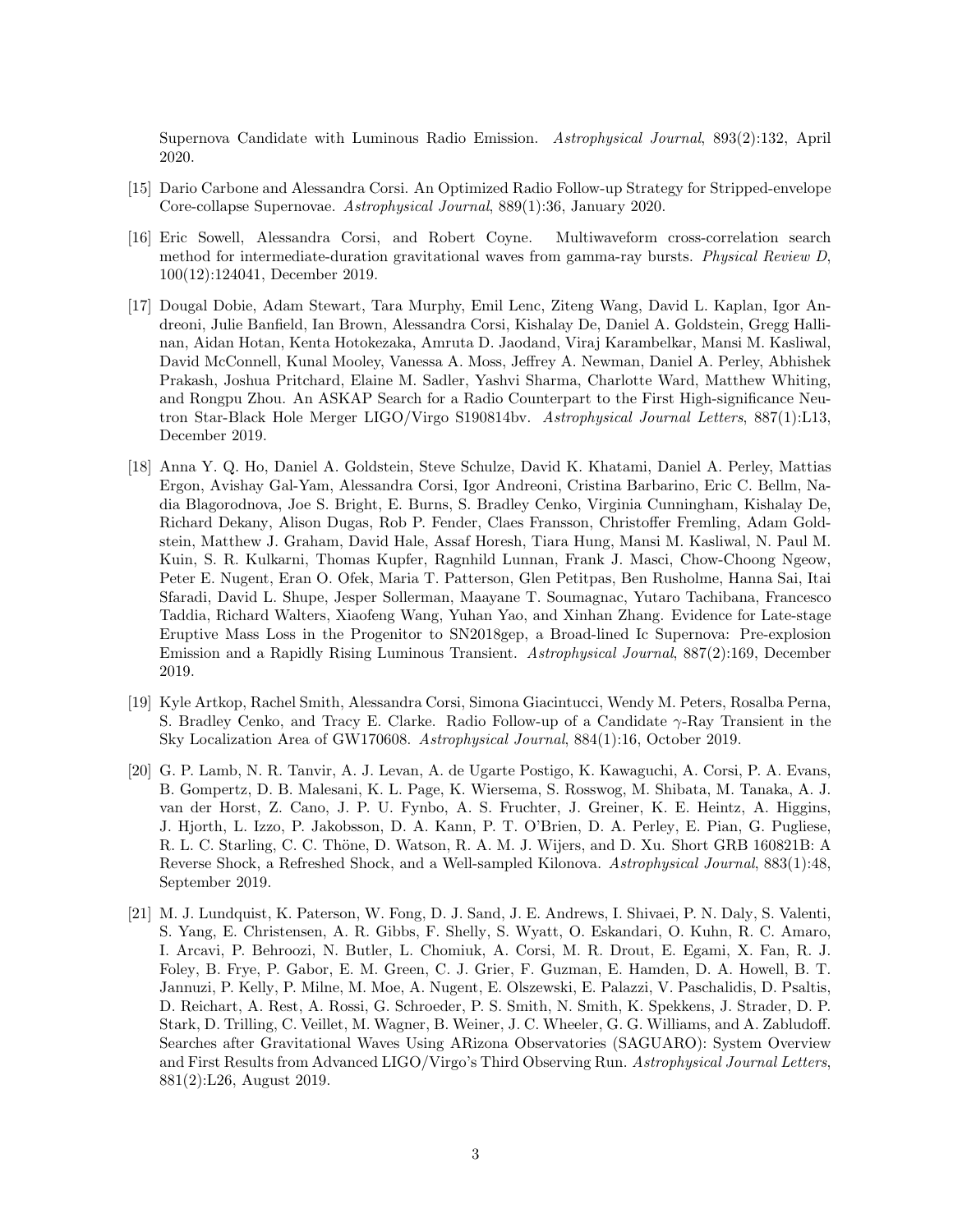- [22] I. Bartos, K. H. Lee, A. Corsi, Z. Márka, and S. Márka. Radio forensics could unmask nearby off-axis gamma-ray bursts. *Monthly Notices of the RAS*, 485(3):4150–4159, May 2019.
- [23] Sheng Yang, David J. Sand, Stefano Valenti, Enrico Cappellaro, Leonardo Tartaglia, Samuel Wyatt, Alessandra Corsi, Daniel E. Reichart, Joshua Haislip, Vladimir Kouprianov, and (DLT40 Collaboration. Optical Follow-up of Gravitational-wave Events during the Second Advanced LIGO/VIRGO Observing Run with the DLT40 Survey. *Astrophysical Journal*, 875(1):59, April 2019.
- [24] Nipuni T. Palliyaguru, Alessandra Corsi, Dale A. Frail, Jozsef Vinkó, J. Craig Wheeler, Avishay Gal-Yam, S. Bradley Cenko, Shrinivas R. Kulkarni, and Mansi M. Kasliwal. The Double-peaked Radio Light Curve of Supernova PTF11qcj. *Astrophysical Journal*, 872(2):201, February 2019.
- [25] A. Corsi, D. A. Frail, D. Lazzati, D. Carbone, E. J. Murphy, B. J. Owen, D. J. Sand, and R. O'Shaughnessy. Compact Binary Mergers as Traced by Gravitational Waves. In Eric Murphy, editor, *Science with a Next Generation Very Large Array*, volume 517 of *Astronomical Society of the Pacific Conference Series*, page 689, December 2018.
- [26] K. P. Mooley, D. A. Frail, D. Dobie, E. Lenc, A. Corsi, K. De, A. J. Nayana, S. Makhathini, I. Heywood, T. Murphy, D. L. Kaplan, P. Chandra, O. Smirnov, E. Nakar, G. Hallinan, F. Camilo, R. Fender, S. Goedhart, P. Groot, M. M. Kasliwal, S. R. Kulkarni, and P. A. Woudt. A Strong Jet Signature in the Late-time Light Curve of GW170817. *Astrophysical Journal Letters*, 868(1):L11, November 2018.
- [27] Dario Carbone and Alessandra Corsi. Optimized Radio Follow-up of Binary Neutron-star Mergers. *Astrophysical Journal*, 867(2):135, November 2018.
- [28] L. E. Rivera Sandoval, T. J. Maccarone, A. Corsi, P. J. Brown, D. Pooley, and J. C. Wheeler. X-ray Swift observations of SN 2018cow. *Monthly Notices of the RAS*, 480(1):L146–L150, October 2018.
- [29] K. P. Mooley, A. T. Deller, O. Gottlieb, E. Nakar, G. Hallinan, S. Bourke, D. A. Frail, A. Horesh, A. Corsi, and K. Hotokezaka. Superluminal motion of a relativistic jet in the neutron-star merger GW170817. *Nature*, 561(7723):355–359, September 2018.
- [30] Rosalba Perna, Martyna Chruslinska, Alessandra Corsi, and Krzysztof Belczynski. Binary black hole mergers within the LIGO horizon: statistical properties and prospects for detecting electromagnetic counterparts. *Monthly Notices of the RAS*, 477(3):4228–4240, July 2018.
- [31] Alessandra Corsi, Gregg W. Hallinan, Davide Lazzati, Kunal P. Mooley, Eric J. Murphy, Dale A. Frail, Dario Carbone, David L. Kaplan, Tara Murphy, Shrinivas R. Kulkarni, and Kenta Hotokezaka. An Upper Limit on the Linear Polarization Fraction of the GW170817 Radio Continuum. *Astrophysical Journal Letters*, 861(1):L10, July 2018.
- [32] Annalisa De Cia, A. Gal-Yam, A. Rubin, G. Leloudas, P. Vreeswijk, D. A. Perley, R. Quimby, Lin Yan, M. Sullivan, A. Flörs, J. Sollerman, D. Bersier, S. B. Cenko, M. Gal-Yam, K. Maguire, E. O. Ofek, S. Prentice, S. Schulze, J. Spyromilio, S. Valenti, I. Arcavi, A. Corsi, D. A. Howell, P. Mazzali, M. M. Kasliwal, F. Taddia, and O. Yaron. Light Curves of Hydrogen-poor Superluminous Supernovae from the Palomar Transient Factory. *Astrophysical Journal*, 860(2):100, June 2018.
- [33] Dougal Dobie, David L. Kaplan, Tara Murphy, Emil Lenc, Kunal P. Mooley, Christene Lynch, Alessandra Corsi, Dale Frail, Mansi Kasliwal, and Gregg Hallinan. A Turnover in the Radio Light Curve of GW170817. *Astrophysical Journal Letters*, 858(2):L15, May 2018.
- [34] K. P. Mooley, E. Nakar, K. Hotokezaka, G. Hallinan, A. Corsi, D. A. Frail, A. Horesh, T. Murphy, E. Lenc, D. L. Kaplan, K. de, D. Dobie, P. Chand ra, A. Deller, O. Gottlieb, M. M. Kasliwal, S. R. Kulkarni, S. T. Myers, S. Nissanke, T. Piran, C. Lynch, V. Bhalerao, S. Bourke, K. W. Bannister, and L. P. Singer. A mildly relativistic wide-angle outflow in the neutron-star merger event GW170817. *Nature*, 554(7691):207–210, February 2018.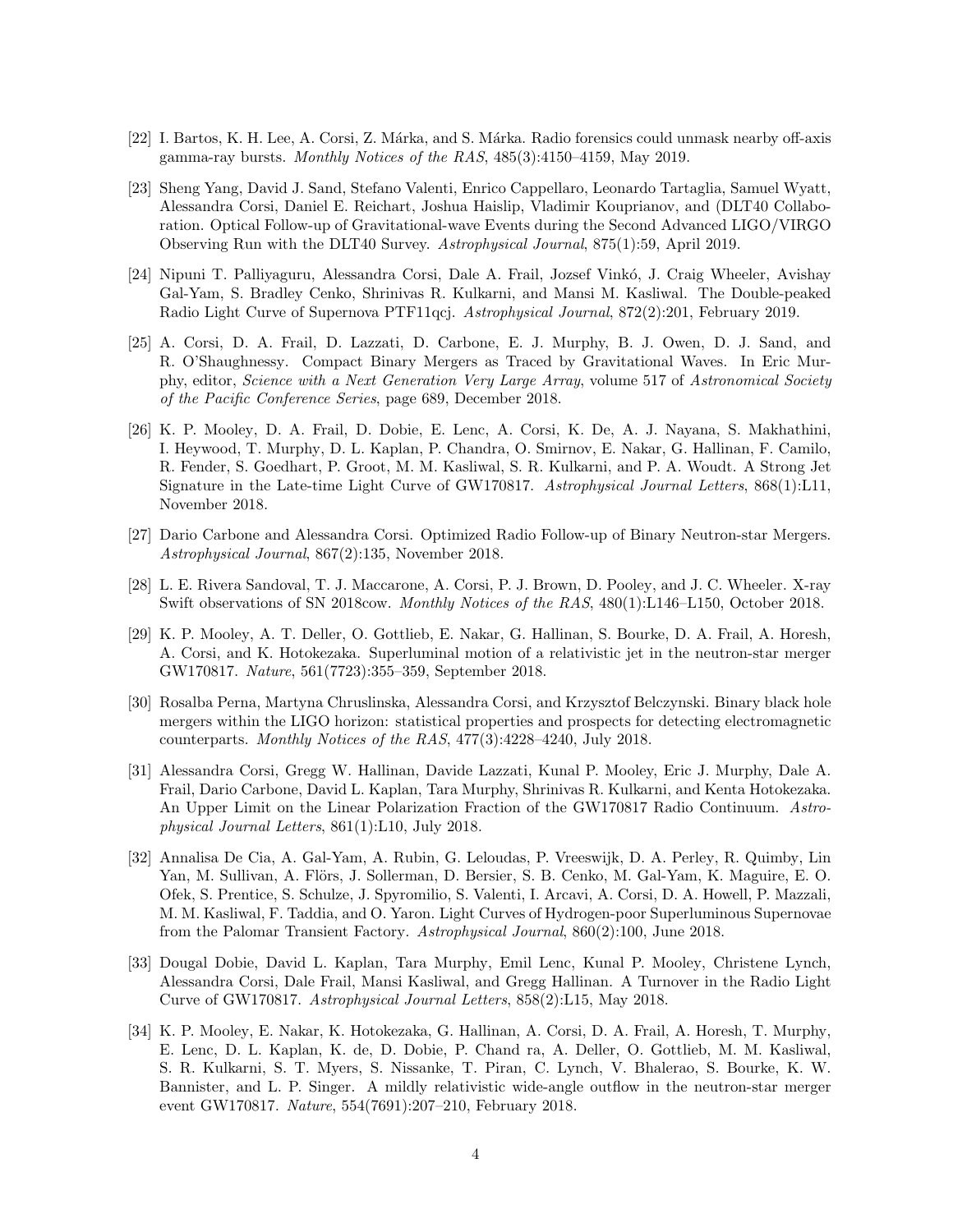- [35] G. Hallinan, A. Corsi, K. P. Mooley, K. Hotokezaka, E. Nakar, M. M. Kasliwal, D. L. Kaplan, D. A. Frail, S. T. Myers, T. Murphy, K. De, D. Dobie, J. R. Allison, K. W. Bannister, V. Bhalerao, P. Chandra, T. E. Clarke, S. Giacintucci, A. Y. Q. Ho, A. Horesh, N. E. Kassim, S. R. Kulkarni, E. Lenc, F. J. Lockman, C. Lynch, D. Nichols, S. Nissanke, N. Palliyaguru, W. M. Peters, T. Piran, J. Rana, E. M. Sadler, and L. P. Singer. A radio counterpart to a neutron star merger. *Science*, 358(6370):1579–1583, December 2017.
- [36] M. M. Kasliwal, E. Nakar, L. P. Singer, D. L. Kaplan, D. O. Cook, A. Van Sistine, R. M. Lau, C. Fremling, O. Gottlieb, J. E. Jencson, S. M. Adams, U. Feindt, K. Hotokezaka, S. Ghosh, D. A. Perley, P. C. Yu, T. Piran, J. R. Allison, G. C. Anupama, A. Balasubramanian, K. W. Bannister, J. Bally, J. Barnes, S. Barway, E. Bellm, V. Bhalerao, D. Bhattacharya, N. Blagorodnova, J. S. Bloom, P. R. Brady, C. Cannella, D. Chatterjee, S. B. Cenko, B. E. Cobb, C. Copperwheat, A. Corsi, K. De, D. Dobie, S. W. K. Emery, P. A. Evans, O. D. Fox, D. A. Frail, C. Frohmaier, A. Goobar, G. Hallinan, F. Harrison, G. Helou, T. Hinderer, A. Y. Q. Ho, A. Horesh, W. H. Ip, R. Itoh, D. Kasen, H. Kim, N. P. M. Kuin, T. Kupfer, C. Lynch, K. Madsen, P. A. Mazzali, A. A. Miller, K. Mooley, T. Murphy, C. C. Ngeow, D. Nichols, S. Nissanke, P. Nugent, E. O. Ofek, H. Qi, R. M. Quimby, S. Rosswog, F. Rusu, E. M. Sadler, P. Schmidt, J. Sollerman, I. Steele, A. R. Williamson, Y. Xu, L. Yan, Y. Yatsu, C. Zhang, and W. Zhao. Illuminating gravitational waves: A concordant picture of photons from a neutron star merger. *Science*, 358(6370):1559–1565, December 2017.
- [37] Sheng Yang, Stefano Valenti, Enrico Cappellaro, David J. Sand , Leonardo Tartaglia, Alessandra Corsi, Daniel E. Reichart, Joshua Haislip, and Vladimir Kouprianov. An Empirical Limit on the Kilonova Rate from the DLT40 One Day Cadence Supernova Survey. *Astrophysical Journal Letters*, 851(2):L48, December 2017.
- [38] L. Whitesides, R. Lunnan, M. M. Kasliwal, D. A. Perley, A. Corsi, S. B. Cenko, N. Blagorodnova, Y. Cao, D. O. Cook, G. B. Doran, D. D. Frederiks, C. Fremling, K. Hurley, E. Karamehmetoglu, S. R. Kulkarni, G. Leloudas, F. Masci, P. E. Nugent, A. Ritter, A. Rubin, V. Savchenko, J. Sollerman, D. S. Svinkin, F. Taddia, P. Vreeswijk, and P. Wozniak. iPTF 16asu: A Luminous, Rapidly Evolving, and High-velocity Supernova. *Astrophysical Journal*, 851(2):107, December 2017.
- [39] Stefano Valenti, David J. Sand, Sheng Yang, Enrico Cappellaro, Leonardo Tartaglia, Alessandra Corsi, Saurabh W. Jha, Daniel E. Reichart, Joshua Haislip, and Vladimir Kouprianov. The Discovery of the Electromagnetic Counterpart of GW170817: Kilonova AT 2017gfo/DLT17ck. *Astrophysical Journal Letters*, 848(2):L24, October 2017.
- [40] A. Corsi, S. B. Cenko, M. M. Kasliwal, R. Quimby, S. R. Kulkarni, D. A. Frail, A. M. Goldstein, N. Blagorodnova, V. Connaughton, D. A. Perley, L. P. Singer, C. M. Copperwheat, C. Fremling, T. Kupfer, A. S. Piascik, I. A. Steele, F. Taddia, H. Vedantham, A. Kutyrev, N. T. Palliyaguru, O. Roberts, J. Sollerman, E. Troja, and S. Veilleux. iPTF17cw: An Engine-driven Supernova Candidate Discovered Independent of a Gamma-Ray Trigger. *Astrophysical Journal*, 847(1):54, September 2017.
- [41] V. Bhalerao, M. M. Kasliwal, D. Bhattacharya, A. Corsi, E. Aarthy, S. M. Adams, N. Blagorodnova, T. Cantwell, S. B. Cenko, R. Fender, D. Frail, R. Itoh, J. Jencson, N. Kawai, A. K. H. Kong, T. Kupfer, A. Kutyrev, J. Mao, S. Mate, N. P. S. Mithun, K. Mooley, D. A. Perley, Y. C. Perrott, R. M. Quimby, A. R. Rao, L. P. Singer, V. Sharma, D. J. Titterington, E. Troja, S. V. Vadawale, A. Vibhute, H. Vedantham, and S. Veilleux. A Tale of Two Transients: GW 170104 and GRB 170105A. *Astrophysical Journal*, 845(2):152, August 2017.
- [42] Griffin Hosseinzadeh, Iair Arcavi, Stefano Valenti, Curtis McCully, D. Andrew Howell, Joel Johansson, Jesper Sollerman, Andrea Pastorello, Stefano Benetti, Yi Cao, S. Bradley Cenko, Kelsey I. Clubb, Alessandra Corsi, Gina Duggan, Nancy Elias-Rosa, Alexei V. Filippenko, Ori D. Fox, Christo↵er Fremling, Assaf Horesh, Emir Karamehmetoglu, Mansi Kasliwal, G. H. Marion, Eran Ofek, David Sand, Francesco Taddia, WeiKang Zheng, Morgan Fraser, Avishay Gal-Yam, Cosimo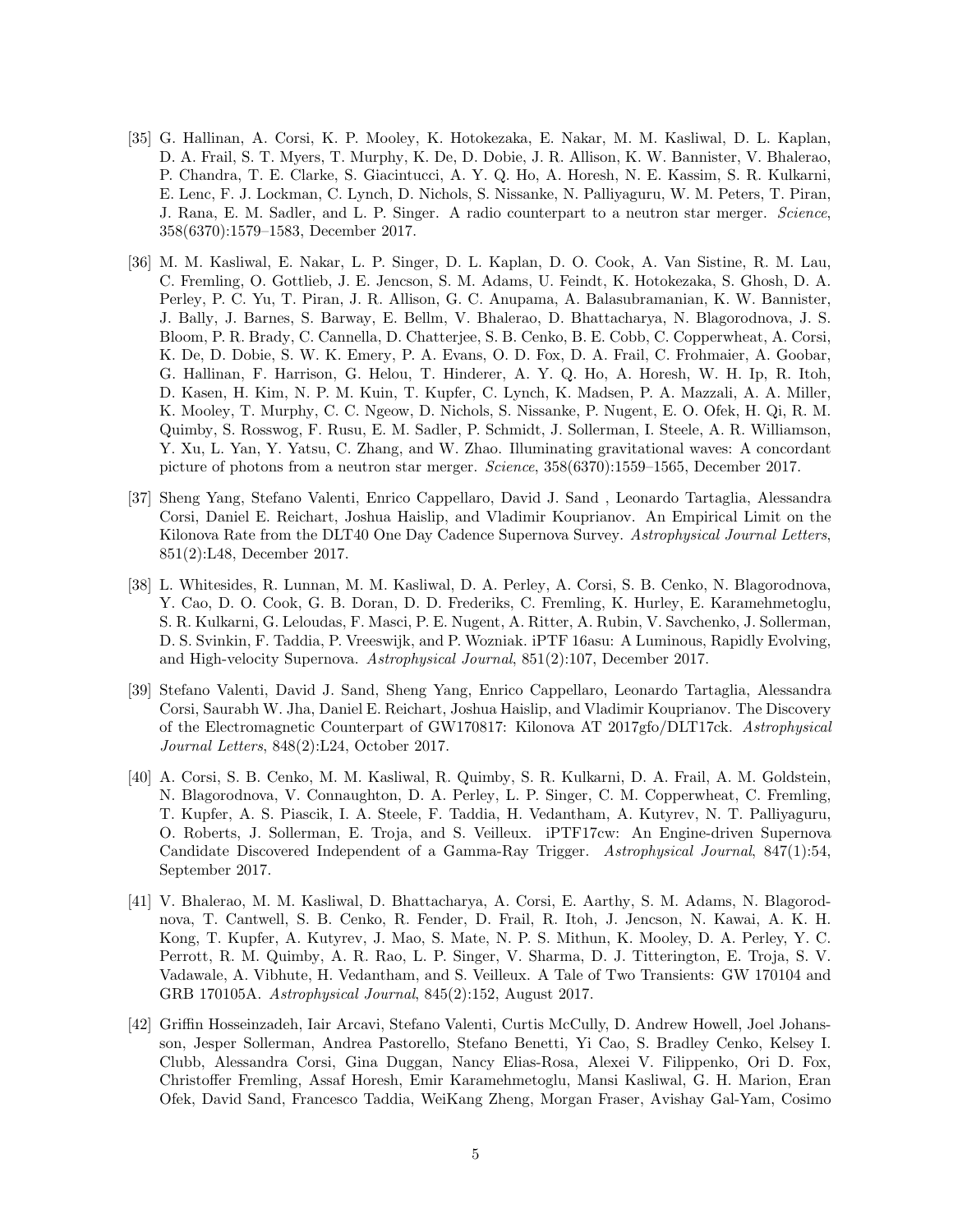Inserra, Russ Laher, Frank Masci, Umaa Rebbapragada, Stephen Smartt, Ken W. Smith, Mark Sullivan, Jason Surace, and Przemek Woźniak. Type Ibn Supernovae Show Photometric Homogeneity and Spectral Diversity at Maximum Light. *Astrophysical Journal*, 836(2):158, February 2017.

- [43] A. Corsi, A. Gal-Yam, S. R. Kulkarni, D. A. Frail, P. A. Mazzali, S. B. Cenko, M. M. Kasliwal, Y. Cao, A. Horesh, N. Palliyaguru, D. A. Perley, R. R. Laher, F. Taddia, G. Leloudas, K. Maguire, P. E. Nugent, J. Sollerman, and M. Sullivan. Radio Observations of a Sample of Broad-line Type IC Supernovae Discovered by PTF/IPTF: A Search for Relativistic Explosions. *Astrophysical Journal*, 830(1):42, October 2016.
- [44] N. T. Palliyaguru, A. Corsi, M. M. Kasliwal, S. B. Cenko, D. A. Frail, D. A. Perley, N. Mishra, L. P. Singer, A. Gal-Yam, P. E. Nugent, and J. A. Surace. Radio Follow-up of Gravitational-wave Triggers during Advanced LIGO O1. *Astrophysical Journal Letters*, 829(2):L28, October 2016.
- [45] F. Taddia, C. Fremling, J. Sollerman, A. Corsi, A. Gal-Yam, E. Karamehmetoglu, R. Lunnan, B. Bue, M. Ergon, M. Kasliwal, P. M. Vreeswijk, and P. R. Wozniak. iPTF15dtg: a double-peaked Type Ic supernova from a massive progenitor. *Astronomy and Astrophysics*, 592:A89, August 2016.
- [46] M. M. Kasliwal, S. B. Cenko, L. P. Singer, A. Corsi, Y. Cao, T. Barlow, V. Bhalerao, E. Bellm, D. Cook, G. E. Duggan, R. Ferretti, D. A. Frail, A. Horesh, R. Kendrick, S. R. Kulkarni, R. Lunnan, N. Palliyaguru, R. Laher, F. Masci, I. Manulis, A. A. Miller, P. E. Nugent, D. Perley, T. A. Prince, R. M. Quimby, J. Rana, U. Rebbapragada, B. Sesar, A. Singhal, J. Surace, and A. Van Sistine. iPTF Search for an Optical Counterpart to Gravitational-wave Transient GW150914. *Astrophysical Journal Letters*, 824(2):L24, June 2016.
- [47] Robert Coyne, Alessandra Corsi, and Benjamin J. Owen. Cross-correlation method for intermediateduration gravitational wave searches associated with gamma-ray bursts. *Physical Review D*, 93(10):104059, May 2016.
- [48] S. J. Prentice, P. A. Mazzali, E. Pian, A. Gal-Yam, S. R. Kulkarni, A. Rubin, A. Corsi, C. Fremling, J. Sollerman, O. Yaron, I. Arcavi, W. Zheng, M. M. Kasliwal, A. V. Filippenko, S. B. Cenko, Y. Cao, and P. E. Nugent. The bolometric light curves and physical parameters of stripped-envelope supernovae. *Monthly Notices of the RAS*, 458(3):2973–3002, May 2016.
- [49] V. L. Toy, S. B. Cenko, J. M. Silverman, N. R. Butler, A. Cucchiara, A. M. Watson, D. Bersier, D. A. Perley, R. Margutti, E. Bellm, J. S. Bloom, Y. Cao, J. I. Capone, K. Clubb, A. Corsi, A. De Cia, J. A. de Diego, A. V. Filippenko, O. D. Fox, A. Gal-Yam, N. Gehrels, L. Georgiev, J. J. Gonz´alez, M. M. Kasliwal, P. L. Kelly, S. R. Kulkarni, A. S. Kutyrev, W. H. Lee, J. X. Prochaska, E. Ramirez-Ruiz, M. G. Richer, C. Román-Zúñiga, L. Singer, D. Stern, E. Troja, and S. Veilleux. Optical and Near-infrared Observations of SN 2013dx Associated with GRB 130702A. *Astrophysical Journal*, 818(1):79, February 2016.
- [50] A. Cucchiara, P. Veres, A. Corsi, S. B. Cenko, D. A. Perley, A. Lien, F. E. Marshall, C. Pagani, V. L. Toy, J. I. Capone, D. A. Frail, A. Horesh, M. Modjaz, N. R. Butler, O. M. Littlejohns, A. M. Watson, A. S. Kutyrev, W. H. Lee, M. G. Richer, C. R. Klein, O. D. Fox, J. X. Prochaska, J. S. Bloom, E. Troja, E. Ramirez-Ruiz, J. A. de Diego, L. Georgiev, J. González, C. G. Román-Zúñiga, N. Gehrels, and H. Moseley. Happy Birthday Swift: Ultra-long GRB 141121A and Its Broadband Afterglow. *Astrophysical Journal*, 812(2):122, October 2015.
- [51] Péter Veres, Alessandra Corsi, Dale A. Frail, S. Bradley Cenko, and Daniel A. Perley. Early-time VLA Observations and Broadband Afterglow Analysis of the Fermi/LAT Detected GRB 130907A. *Astrophysical Journal*, 810(1):31, September 2015.
- [52] Leo P. Singer, Mansi M. Kasliwal, S. Bradley Cenko, Daniel A. Perley, Gemma E. Anderson, G. C. Anupama, Iair Arcavi, Varun Bhalerao, Brian D. Bue, Yi Cao, Valerie Connaughton, Alessandra Corsi, Antonino Cucchiara, Rob P. Fender, Derek B. Fox, Neil Gehrels, Adam Goldstein, J. Gorosabel, Assaf Horesh, Kevin Hurley, Joel Johansson, D. A. Kann, Chryssa Kouveliotou, Kuiyun Huang,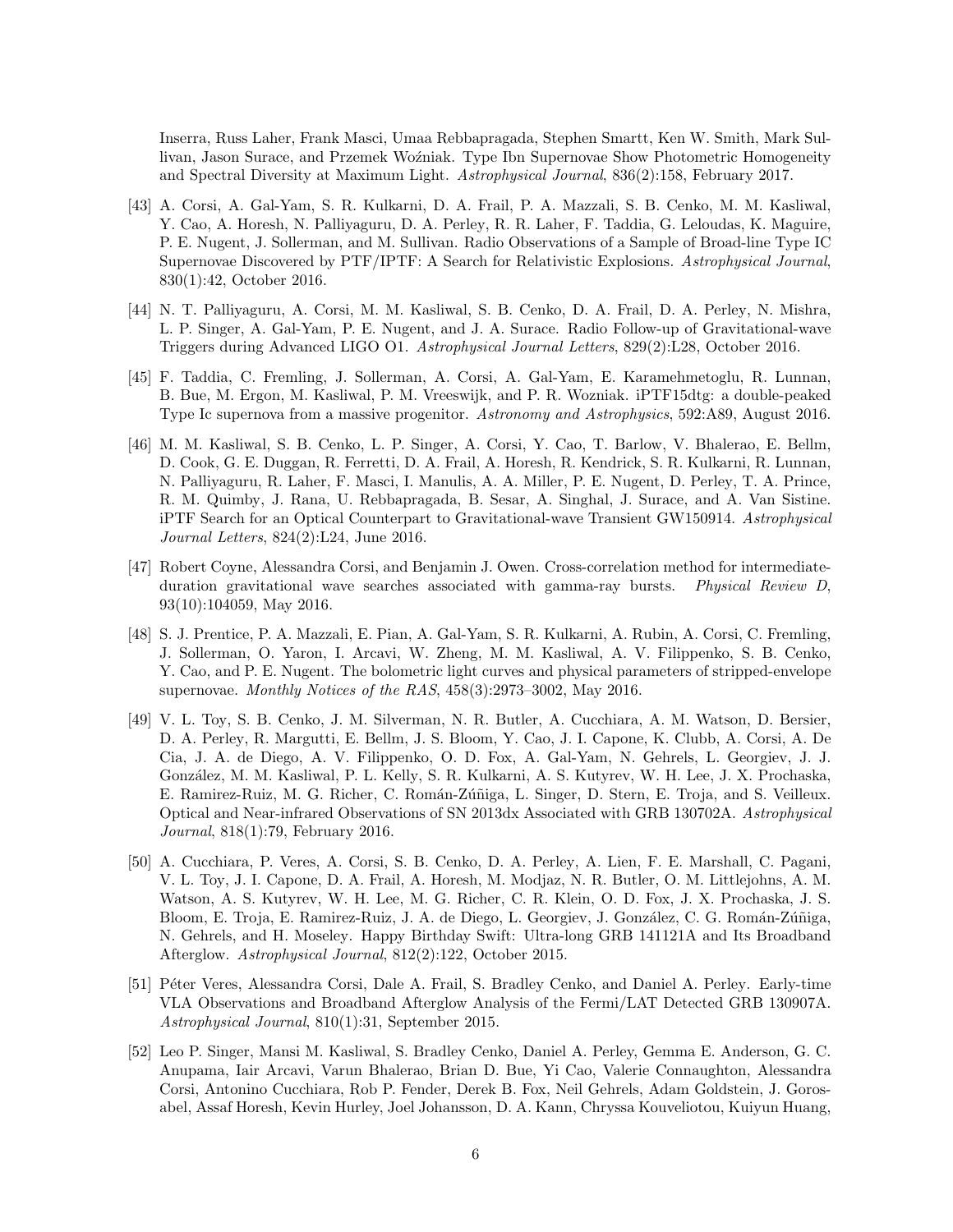S. R. Kulkarni, Frank Masci, Peter Nugent, Arne Rau, Umaa D. Rebbapragada, Tim D. Staley, Dmitry Svinkin, C. C. Thöne, A. de Ugarte Postigo, Yuji Urata, and Alan Weinstein. The Needle in the 100 deg<sup>2</sup> Haystack: Uncovering Afterglows of Fermi GRBs with the Palomar Transient Factory. *Astrophysical Journal*, 806(1):52, June 2015.

- [53] S. Bradley Cenko, Alex L. Urban, Daniel A. Perley, Assaf Horesh, Alessandra Corsi, Derek B. Fox, Yi Cao, Mansi M. Kasliwal, Amy Lien, Iair Arcavi, Joshua S. Bloom, Nat R. Butler, Antonino Cucchiara, Jos´e A. de Diego, Alexei V. Filippenko, Avishay Gal-Yam, Neil Gehrels, Leonid Georgiev, J. Jesús González, John F. Graham, Jochen Greiner, D. Alexander Kann, Christopher R. Klein, Fabian Knust, S. R. Kulkarni, Alexander Kutyrev, Russ Laher, William H. Lee, Peter E. Nugent, J. Xavier Prochaska, Enrico Ramirez-Ruiz, Michael G. Richer, Adam Rubin, Yuji Urata, Karla Varela, Alan M. Watson, and Przemek R. Wozniak. iPTF14yb: The First Discovery of a Gamma-Ray Burst Afterglow Independent of a High-energy Trigger. *Astrophysical Journal Letters*, 803(2):L24, April 2015.
- [54] Adam N. Morgan, Daniel A. Perley, S. Bradley Cenko, Joshua S. Bloom, Antonino Cucchiara, Joseph W. Richards, Alexei V. Filippenko, Joshua B. Haislip, Aaron LaCluyze, Alessandra Corsi, Andrea Melandri, Bethany E. Cobb, Andreja Gomboc, Assaf Horesh, Berian James, Weidong Li, Carole G. Mundell, Daniel E. Reichart, and Iain Steele. Evidence for dust destruction from the early-time colour change of GRB 120119A. *Monthly Notices of the RAS*, 440(2):1810–1823, May 2014.
- [55] A. Corsi, E. O. Ofek, A. Gal-Yam, D. A. Frail, S. R. Kulkarni, D. B. Fox, M. M. Kasliwal, M. Sullivan, A. Horesh, J. Carpenter, K. Maguire, I. Arcavi, S. B. Cenko, Y. Cao, K. Mooley, Y. C. Pan, B. Sesar, A. Sternberg, D. Xu, D. Bersier, P. James, J. S. Bloom, and P. E. Nugent. A Multiwavelength Investigation of the Radio-loud Supernova PTF11qcj and its Circumstellar Environment. *Astrophysical Journal*, 782(1):42, February 2014.
- [56] D. A. Perley, S. B. Cenko, A. Corsi, N. R. Tanvir, A. J. Levan, D. A. Kann, E. Sonbas, K. Wiersema, W. Zheng, X. H. Zhao, J. M. Bai, M. Bremer, A. J. Castro-Tirado, L. Chang, K. I. Clubb, D. Frail, A. Fruchter, E. Göğüş, J. Greiner, T. Güver, A. Horesh, A. V. Filippenko, S. Klose, J. Mao, A. N. Morgan, A. S. Pozanenko, S. Schmidl, B. Stecklum, M. Tanga, A. A. Volnova, A. E. Volvach, J. G. Wang, J. M. Winters, and Y. X. Xin. The Afterglow of GRB 130427A from 1 to  $10^{16}$  GHz. *Astrophysical Journal*, 781(1):37, January 2014.
- [57] Assaf Horesh, Shrinivas R. Kulkarni, Alessandra Corsi, Dale A. Frail, S. Bradley Cenko, Sagi Ben-Ami, Avishay Gal-Yam, Ofer Yaron, Iair Arcavi, Mansi M. Kasliwal, and Eran O. Ofek. PTF 12gzk—A Rapidly Declining, High-velocity Type Ic Radio Supernova. *Astrophysical Journal*, 778(1):63, November 2013.
- [58] Shin'ichiro Ando, Bruny Baret, Imre Bartos, Boutayeb Bouhou, Eric Chassande-Mottin, Alessand ra Corsi, Irene Di Palma, Alexander Dietz, Corinne Donzaud, David Eichler, Chad Finley, Dafne Guetta, Francis Halzen, Gareth Jones, Shivaraj Kandhasamy, Kei Kotake, Antoine Kouchner, Vuk Mandic, Szabolcs Márka, Zsuzsa Márka, Luciano Moscoso, Maria Alessandra Papa, Tsvi Piran, Thierry Pradier, Gustavo E. Romero, Patrick Sutton, Eric Thrane, Véronique Van Elewyck, and Eli Waxman. Colloquium: Multimessenger astronomy with gravitational waves and high-energy neutrinos. *Reviews of Modern Physics*, 85(4):1401–1420, October 2013.
- [59] Leo P. Singer, S. Bradley Cenko, Mansi M. Kasliwal, Daniel A. Perley, Eran O. Ofek, Duncan A. Brown, Peter E. Nugent, S. R. Kulkarni, Alessandra Corsi, Dale A. Frail, Eric Bellm, John Mulchaey, Iair Arcavi, Tom Barlow, Joshua S. Bloom, Yi Cao, Neil Gehrels, Assaf Horesh, Frank J. Masci, Julie McEnery, Arne Rau, Jason A. Surace, and Ofer Yaron. Discovery and Redshift of an Optical Afterglow in 71 deg<sup>2</sup>: iPTF13bxl and GRB 130702A. *Astrophysical Journal Letters*, 776(2):L34, October 2013.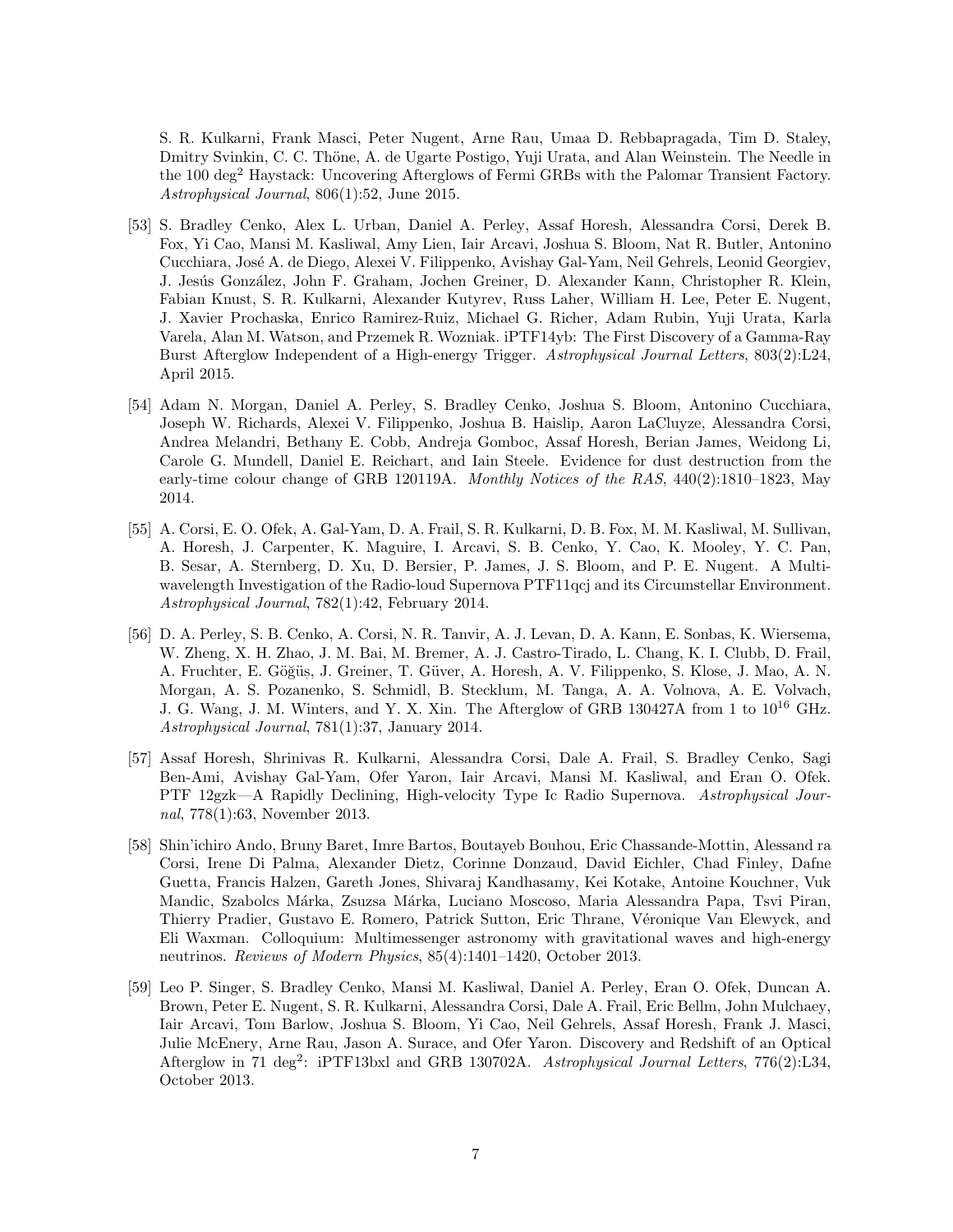- [60] Paolo A. Mazzali, Emma S. Walker, Elena Pian, Masaomi Tanaka, Alessandra Corsi, Takashi Hattori, and Avishay Gal-Yam. The very energetic, broad-lined Type Ic supernova 2010ah (PTF10bzf) in the context of GRB/SNe. *Monthly Notices of the RAS*, 432(3):2463–2473, July 2013.
- [61] S. Bradley Cenko, S. R. Kulkarni, Assaf Horesh, Alessandra Corsi, Derek B. Fox, John Carpenter, Dale A. Frail, Peter E. Nugent, Daniel A. Perley, D. Gruber, Avishay Gal-Yam, Paul J. Groot, G. Hallinan, Eran O. Ofek, Arne Rau, Chelsea L. MacLeod, Adam A. Miller, Joshua S. Bloom, Alexei V. Filippenko, Mansi M. Kasliwal, Nicholas M. Law, Adam N. Morgan, David Polishook, Dovi Poznanski, Robert M. Quimby, Branimir Sesar, Ken J. Shen, Jeffrey M. Silverman, and Assaf Sternberg. Discovery of a Cosmological, Relativistic Outburst via its Rapidly Fading Optical Emission. *Astrophysical Journal*, 769(2):130, June 2013.
- [62] E. O. Ofek, D. Fox, S. B. Cenko, M. Sullivan, O. Gnat, D. A. Frail, A. Horesh, A. Corsi, R. M. Quimby, N. Gehrels, S. R. Kulkarni, A. Gal-Yam, P. E. Nugent, O. Yaron, A. V. Filippenko, M. M. Kasliwal, L. Bildsten, J. S. Bloom, D. Poznanski, I. Arcavi, R. R. Laher, D. Levitan, B. Sesar, and J. Surace. X-Ray Emission from Supernovae in Dense Circumstellar Matter Environments: A Search for Collisionless Shocks. *Astrophysical Journal*, 763(1):42, January 2013.
- [63] Jan-Willem den Herder, Luigi Piro, Takaya Ohashi, Chryssa Kouveliotou, Dieter H. Hartmann, Jelle S. Kaastra, L. Amati, M. I. Andersen, M. Arnaud, J. L. Attéia, S. Bandler, M. Barbera, X. Barcons, S. Barthelmy, S. Basa, S. Basso, M. Boer, E. Branchini, G. Brand uardi-Raymont, S. Borgani, A. Boyarsky, G. Brunetti, C. Budtz-Jorgensen, D. Burrows, N. Butler, S. Campana, E. Caroli, M. Ceballos, F. Christensen, E. Churazov, A. Comastri, L. Colasanti, R. Cole, R. Content, A. Corsi, E. Costantini, P. Conconi, G. Cusumano, J. de Plaa, A. De Rosa, M. Del Santo, S. Di Cosimo, M. De Pasquale, R. Doriese, S. Ettori, P. Evans, Y. Ezoe, L. Ferrari, H. Finger, T. Figueroa-Feliciano, P. Friedrich, R. Fujimoto, A. Furuzawa, J. Fynbo, F. Gatti, M. Galeazzi, N. Gehrels, B. Gendre, G. Ghirlanda, G. Ghisellini, M. Gilfanov, P. Giommi, M. Girardi, J. Grindlay, M. Cocchi, O. Godet, M. Guedel, F. Haardt, R. den Hartog, I. Hepburn, W. Hermsen, J. Hjorth, H. Hoekstra, A. Holland, A. Hornstrup, A. van der Horst, A. Hoshino, J. in't Zand, K. Irwin, Y. Ishisaki, P. Jonker, T. Kitayama, H. Kawahara, N. Kawai, R. Kelley, C. Kilbourne, P. de Korte, A. Kusenko, I. Kuvvetli, M. Labanti, C. Macculi, R. Maiolino, M. Mas Hesse, K. Matsushita, P. Mazzotta, D. McCammon, M. Méndez, R. Mignani, T. Mineo, K. Mitsuda, R. Mushotzky, S. Molendi, L. Moscardini, L. Natalucci, F. Nicastro, P. O'Brien, J. Osborne, F. Paerels, M. Page, S. Paltani, K. Pedersen, E. Perinati, T. Ponman, E. Pointecouteau, P. Predehl, S. Porter, A. Rasmussen, G. Rauw, H. Röttgering, M. Roncarelli, P. Rosati, E. Quadrini, O. Ruchayskiy, R. Salvaterra, S. Sasaki, K. Sato, S. Savaglio, J. Schaye, S. Sciortino, M. Shaposhnikov, R. Sharples, K. Shinozaki, D. Spiga, R. Sunyaev, Y. Suto, Y. Takei, N. Tanvir, M. Tashiro, T. Tamura, Y. Tawara, E. Troja, M. Tsujimoto, T. Tsuru, P. Ubertini, J. Ullom, E. Ursino, F. Verbunt, F. van de Voort, M. Viel, S. Wachter, D. Watson, M. Weisskopf, N. Werner, N. White, R. Willingale, R. Wijers, N. Yamasaki, K. Yoshikawa, and S. Zane. ORIGIN: metal creation and evolution from the cosmic dawn. *Experimental Astronomy*, 34(2):519–549, October 2012.
- [64] Alessandra Corsi. Gravitational waves and gamma-ray bursts. In P. Roming, N. Kawai, and E. Pian, editors, *Death of Massive Stars: Supernovae and Gamma-Ray Bursts*, volume 279 of *IAU Symposium*, pages 142–149, September 2012.
- [65] Bruny Baret, Imre Bartos, Boutayeb Bouhou, Eric Chassand e-Mottin, Alessandra Corsi, Irene Di Palma, Corinne Donzaud, Marco Drago, Chad Finley, Gareth Jones, Sergey Klimenko, Antoine Kouchner, Szabolcs Márka, Zsuzsa Márka, Luciano Moscoso, Maria Alessandra Papa, Thierry Pradier, Giovanni Prodi, Peter Raffai, Virginia Re, Jameson Rollins, Francesco Salemi, Patrick Sutton, Maggie Tse, Véronique Van Elewyck, and Gabriele Vedovato. Multimessenger science reach and analysis method for common sources of gravitational waves and high-energy neutrinos. *Physical Review D*, 85(10):103004, May 2012.
- [66] A. Corsi, E. O. Ofek, A. Gal-Yam, D. A. Frail, D. Poznanski, P. A. Mazzali, S. R. Kulkarni, M. M. Kasliwal, I. Arcavi, S. Ben-Ami, S. B. Cenko, A. V. Filippenko, D. B. Fox, A. Horesh, J. L. Howell,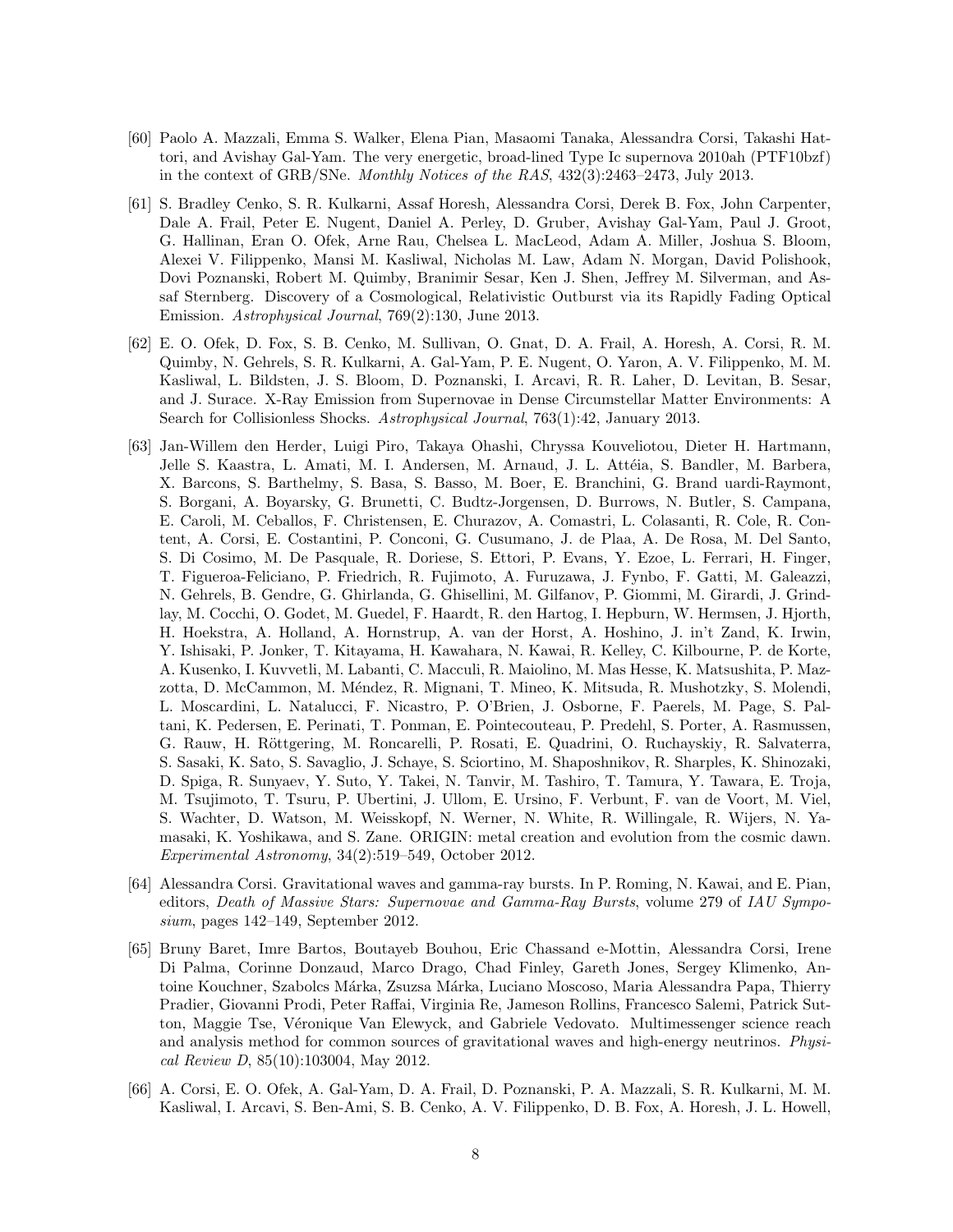I. K. W. Kleiser, E. Nakar, I. Rabinak, R. Sari, J. M. Silverman, D. Xu, J. S. Bloom, N. M. Law, P. E. Nugent, and R. M. Quimby. Evidence for a Compact Wolf-Rayet Progenitor for the Type Ic Supernova PTF 10vgv. *Astrophysical Journal Letters*, 747(1):L5, March 2012.

- [67] Imre Bartos, Chad Finley, Alessandra Corsi, and Szabolcs M´arka. Observational Constraints on Multimessenger Sources of Gravitational Waves and High-Energy Neutrinos. *Phys. Rev. Lett.*, 107(25):251101, December 2011.
- [68] A. Corsi, E. O. Ofek, D. A. Frail, D. Poznanski, I. Arcavi, A. Gal-Yam, S. R. Kulkarni, K. Hurley, P. A. Mazzali, D. A. Howell, M. M. Kasliwal, Y. Green, D. Murray, M. Sullivan, D. Xu, S. Benami, J. S. Bloom, S. B. Cenko, N. M. Law, P. Nugent, R. M. Quimby, V. Pal'shin, J. Cummings, V. Connaughton, K. Yamaoka, A. Rau, W. Boynton, I. Mitrofanov, and J. Goldsten. PTF 10bzf (SN 2010ah): A Broad-line Ic Supernova Discovered by the Palomar Transient Factory. *Astrophysical Journal*, 741(2):76, November 2011.
- [69] Bruny Baret, Imre Bartos, Boutayeb Bouhou, Alessandra Corsi, Irene di Palma, Corinne Donzaud, Véronique van Elewyck, Chad Finley, Gareth Jones, Antoine Kouchner, Szabolcs Márka, Zsuzsa M´arka, Luciano Moscoso, Eric Chassande-Mottin, Maria Alessand ra Papa, Thierry Pradier, Peter Raffai, Jameson Rollins, and Patrick Sutton. Bounding the time delay between high-energy neutrinos and gravitational-wave transients from gamma-ray bursts. *Astroparticle Physics*, 35(1):1–7, August 2011.
- [70] Y. Takei, E. Ursino, E. Branchini, T. Ohashi, H. Kawahara, K. Mitsuda, L. Piro, A. Corsi, L. Amati, J. W. den Herder, M. Galeazzi, J. Kaastra, L. Moscardini, F. Nicastro, F. Paerels, M. Roncarelli, and M. Viel. Studying the Warm-hot Intergalactic Medium in Emission. *Astrophysical Journal*, 734(2):91, June 2011.
- [71] Alessandra Corsi and Benjamin J. Owen. Maximum gravitational-wave energy emissible in magnetar flares. *Physical Review D*, 83(10):104014, May 2011.
- [72] Pietro Ubertini, A. Corsi, S. Foley, S. McGlynn, G. De Cesare, and A. Bazzano. The INTEGRAL view of Gamma-Ray Bursts. *Advances in Space Research*, 47(8):1374–1386, April 2011.
- [73] E. Howell, T. Regimbau, A. Corsi, D. Coward, and R. Burman. Gravitational wave background from sub-luminous GRBs: prospects for second- and third-generation detectors. *Monthly Notices of the RAS*, 410(4):2123–2136, February 2011.
- [74] A. Corsi, D. Guetta, and L. Piro. GeV emission from short gamma-ray bursts: the case of GRB 081024B. *Astronomy and Astrophysics*, 524:A92, December 2010.
- [75] Alessandra Corsi, Dafne Guetta, and Luigi Piro. High-energy Emission Components in the Short GRB 090510. *Astrophysical Journal*, 720(2):1008–1015, September 2010.
- [76] Alessandra Corsi and Peter Mészáros. Gamma-ray burst afterglow plateaus and gravitational waves. *Classical and Quantum Gravity*, 26(20):204016, October 2009.
- [77] Alessandra Corsi and Peter Mészáros. Gamma-ray Burst Afterglow Plateaus and Gravitational Waves: Multi-messenger Signature of a Millisecond Magnetar? *Astrophysical Journal*, 702(2):1171– 1178, September 2009.
- [78] E. Branchini, E. Ursino, A. Corsi, D. Martizzi, L. Amati, J. W. den Herder, M. Galeazzi, B. Gendre, J. Kaastra, L. Moscardini, F. Nicastro, T. Ohashi, F. Paerels, L. Piro, M. Roncarelli, Y. Takei, and M. Viel. Studying the Warm Hot Intergalactic Medium with Gamma-Ray Bursts. *Astrophysical Journal*, 697(1):328–344, May 2009.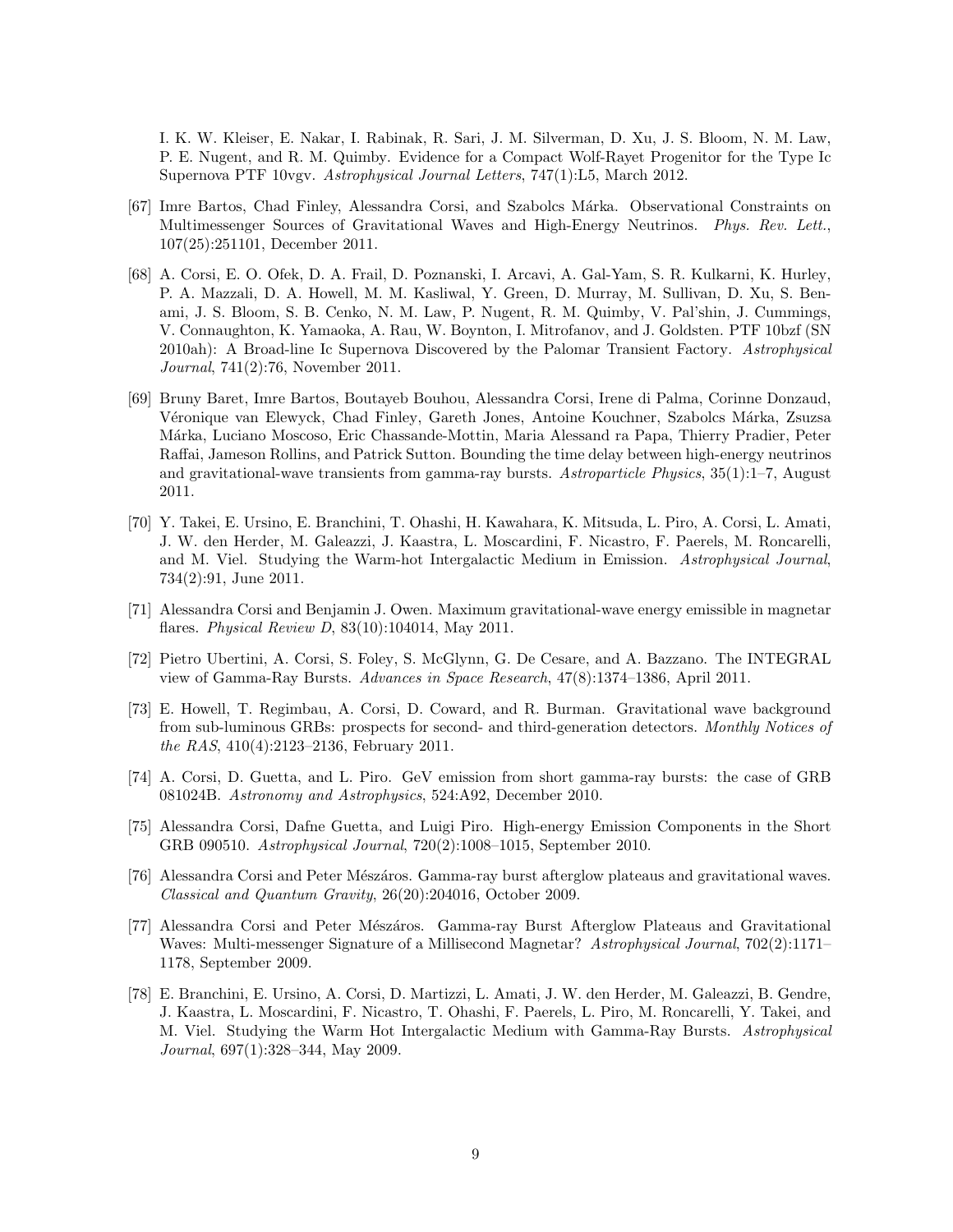- [79] L. Piro, J. W. den Herder, T. Ohashi, L. Amati, J. L. Atteia, S. Barthelmy, M. Barbera, D. Barret, S. Basso, M. Boer, S. Borgani, O. Boyarskiy, E. Branchini, G. Branduardi-Raymont, M. Briggs, G. Brunetti, C. Budtz-Jorgensen, D. Burrows, S. Campana, E. Caroli, G. Chincarini, F. Christensen, M. Cocchi, A. Comastri, A. Corsi, V. Cotroneo, P. Conconi, L. Colasanti, G. Cusumano, A. de Rosa, M. Del Santo, S. Ettori, Y. Ezoe, L. Ferrari, M. Feroci, M. Finger, G. Fishman, R. Fujimoto, M. Galeazzi, A. Galli, F. Gatti, N. Gehrels, B. Gendre, G. Ghirlanda, G. Ghisellini, P. Giommi, M. Girardi, L. Guzzo, F. Haardt, I. Hepburn, W. Hermsen, H. Hoevers, A. Holland, J. in't Zand, Y. Ishisaki, H. Kawahara, N. Kawai, J. Kaastra, M. Kippen, P. A. J. de Korte, C. Kouveliotou, A. Kusenko, C. Labanti, R. Lieu, C. Macculi, K. Makishima, G. Matt, P. Mazzotta, D. McCammon, M. M´endez, T. Mineo, S. Mitchell, K. Mitsuda, S. Molendi, L. Moscardini, R. Mushotzky, L. Natalucci, F. Nicastro, P. O'Brien, J. Osborne, F. Paerels, M. Page, S. Paltani, G. Pareschi, E. Perinati, C. Perola, T. Ponman, A. Rasmussen, M. Roncarelli, P. Rosati, O. Ruchayskiy, E. Quadrini, I. Sakurai, R. Salvaterra, S. Sasaki, G. Sato, J. Schaye, J. Schmitt, S. Sciortino, M. Shaposhnikov, K. Shinozaki, D. Spiga, Y. Suto, G. Tagliaferri, T. Takahashi, Y. Takei, Y. Tawara, P. Tozzi, H. Tsunemi, T. Tsuru, P. Ubertini, E. Ursino, M. Viel, J. Vink, N. White, R. Willingale, R. Wijers, K. Yoshikawa, and N. Yamasaki. EDGE: Explorer of diffuse emission and gamma-ray burst explosions. *Experimental Astronomy*, 23(1):67–89, March 2009.
- [80] A. Klotz, B. Gendre, G. Stratta, A. Galli, A. Corsi, B. Preger, S. Cutini, A. Pélangeon, J. L. Atteia, M. Boër, and L. Piro. Early emission of rising optical afterglows: the case of GRB 060904B and GRB 070420. *Astronomy and Astrophysics*, 483(3):847–855, June 2008.
- [81] L. Amati, A. Corsi, L. Piro, J. W. den Herder, and T. Ohashi. EDGE: Explorer of diffuse emission and GRB explosions. *Nuovo Cimento B Serie*, 122(9):1007–1010, September 2007.
- [82] B. Gendre, A. Galli, A. Corsi, A. Klotz, L. Piro, G. Stratta, M. Boër, and Y. Damerdji. The gammaray burst 050904: evidence for a termination shock? *Astronomy and Astrophysics*, 462(2):565–573, February 2007.
- [83] B. Gendre, A. Corsi, L. Piro, and M. de Pasquale. The BeppoSAX, XMM-Newton and Chandra X-ray afterglow catalog. *Nuovo Cimento B Serie*, 121(12):1485–1486, December 2006.
- [84] A. Galli, B. Gendre, A. Corsi, J. L. Atteia, M. Boer, Y. Damerdji, A. Klotz, L. Piro, and G. Stratta. GRB 050904: Flares and afterglow multi-wavelength analysis. *Nuovo Cimento B Serie*, 121(12):1483–1484, December 2006.
- [85] A. Corsi and L. Piro. Inverse Compton emission in the X-ray afterglow of XRF 050406: Explaining the late-time flattening. *Nuovo Cimento B Serie*, 121(12):1449–1451, December 2006.
- [86] M. G. Bernardini, C. L. Bianco, L. Caito, P. Chardonnet, A. Corsi, M. G. Dainotti, F. Fraschetti, R. Guida, R. Ruffini, and S. S. Xue. GRB970228 as a prototype for short GRBs with afterglow. *Nuovo Cimento B Serie*, 121(12):1439–1440, December 2006.
- [87] A. Corsi and L. Piro. XRF 050406 late-time flattening: an inverse Compton component? *Astronomy and Astrophysics*, 458(3):741–746, November 2006.
- [88] B. Gendre, A. Corsi, and L. Piro. X-ray continuum properties of GRB afterglows observed by XMM-Newton and Chandra. *Astronomy and Astrophysics*, 455(3):803–812, September 2006.
- [89] A. Corsi, L. Piro, E. Kuulkers, L. Amati, L. A. Antonelli, E. Costa, M. Feroci, F. Frontera, C. Guidorzi, J. Heise, J. in't Zand, E. Maiorano, E. Montanari, L. Nicastro, E. Pian, and P. Soffitta. The puzzling case of GRB 990123: prompt emission and broad-band afterglow modeling. *Astronomy and Astrophysics*, 438(3):829–840, August 2005.
- [90] E. Maiorano, N. Masetti, E. Palazzi, F. Frontera, P. Grandi, E. Pian, L. Amati, L. Nicastro, P. Soffitta, C. Guidorzi, R. Landi, E. Montanari, M. Orlandini, A. Corsi, L. Piro, L. A. Antonelli, E. Costa, M. Feroci, J. Heise, E. Kuulkers, and J. J. M. in't Zand. The puzzling case of GRB 990123: multiwavelength afterglow study. *Astronomy and Astrophysics*, 438(3):821–827, August 2005.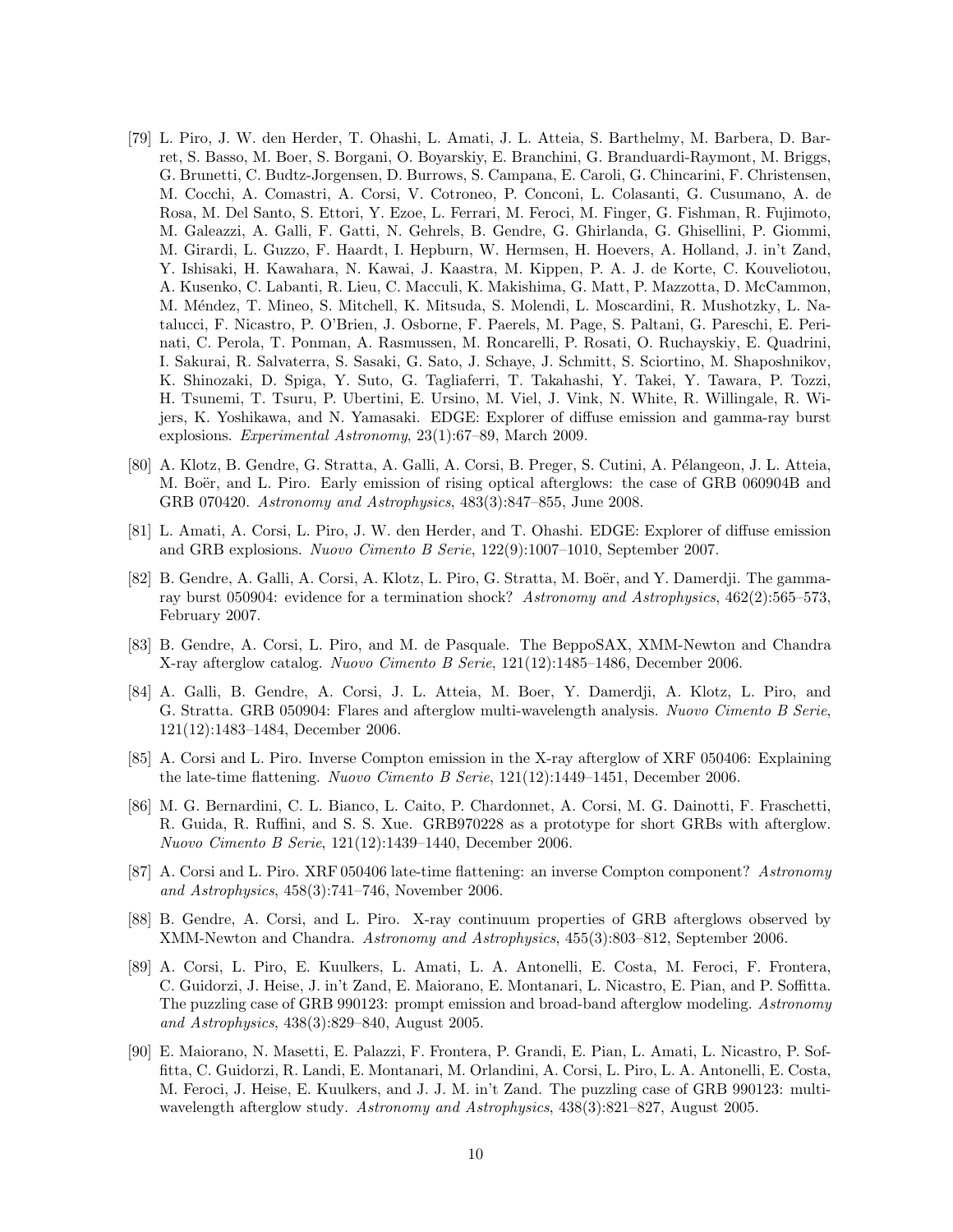- [91] E. Maiorano, N. Masetti, E. Palazzi, F. Frontera, P. Grandi, E. Pian, L. Amati, L. Nicastro, P. Soffitta, A. Corsi, L. Piro, L. A. Antonelli, E. Costa, M. Feroci, J. Heise, and J. J. M. in't Zand. GRB990123: Multiwavelength afterglow study. *Nuovo Cimento C Geophysics Space Physics C*, 28(4):525, July 2005.
- [92] A. Corsi, L. Piro, E. Kuulkers, L. Amati, L. A. Antonelli, E. Costa, M. Feroci, F. Frontera, C. Guidorzi, J. Heise, J. in't Zand, E. Maiorano, E. Montanari, L. Nicastro, E. Pian, and P. Soffitta. The GRB of 1999 January 23: Prompt emission and broad-band afterglow modeling. *Nuovo Cimento C Geophysics Space Physics C*, 28(4):493, July 2005.

#### Complete list of LSC/Virgo-authored refereed publications (published and accepted)

- [93] LIGO Scientific Collaboration, VIRGO Collaboration, and Kagra Collaboration. Search for Gravitational Waves Associated with Gamma-Ray Bursts Detected by Fermi and Swift during the LIGO-Virgo Run O3b. *Astrophysical Journal*, 928(2):186, April 2022.
- [94] LIGO Scientific Collaboration, VIRGO Collaboration, and Kagra Collaboration. Constraints on dark photon dark matter using data from LIGO's and Virgo's third observing run. *Physical Review D*, 105(6):063030, March 2022.
- [95] LIGO Scientific Collaboration, VIRGO Collaboration, and Kagra Collaboration. Search for intermediate-mass black hole binaries in the third observing run of Advanced LIGO and Advanced Virgo. *Astronomy and Astrophysics*, 659:A84, March 2022.
- [96] LIGO Scientific Collaboration, VIRGO Collaboration, and Kagra Collaboration. All-sky search for short gravitational-wave bursts in the third Advanced LIGO and Advanced Virgo run. *Physical Review D*, 104(12):122004, December 2021.
- [97] LIGO Scientific Collaboration, VIRGO Collaboration, and Kagra Collaboration. Search for Lensing Signatures in the Gravitational-Wave Observations from the First Half of LIGO-Virgo's Third Observing Run. *Astrophysical Journal*, 923(1):14, December 2021.
- [98] LIGO Scientific Collaboration, VIRGO Collaboration, and Kagra Collaboration. All-sky search for long-duration gravitational-wave bursts in the third Advanced LIGO and Advanced Virgo run. *Physical Review D*, 104(10):102001, November 2021.
- [99] LIGO Scientific Collaboration, VIRGO Collaboration, and Kagra Collaboration. Constraints from LIGO O3 Data on Gravitational-wave Emission Due to R-modes in the Glitching Pulsar PSR J0537- 6910. *Astrophysical Journal*, 922(1):71, November 2021.
- [100] LIGO Scientific Collaboration, VIRGO Collaboration, and Kagra Collaboration. Searches for Continuous Gravitational Waves from Young Supernova Remnants in the Early Third Observing Run of Advanced LIGO and Virgo. *Astrophysical Journal*, 921(1):80, November 2021.
- [101] LIGO Scientific Collaboration, VIRGO Collaboration, and Kagra Collaboration. All-sky search for continuous gravitational waves from isolated neutron stars in the early O3 LIGO data. *Physical Review D*, 104(8):082004, October 2021.
- [102] LIGO Scientific Collaboration, VIRGO Collaboration, and Kagra Collaboration. Search for anisotropic gravitational-wave backgrounds using data from Advanced LIGO and Advanced Virgo's first three observing runs. *Physical Review D*, 104(2):022005, July 2021.
- [103] LIGO Scientific Collaboration, VIRGO Collaboration, and Kagra Collaboration. Upper limits on the isotropic gravitational-wave background from Advanced LIGO and Advanced Virgo's third observing run. *Physical Review D*, 104(2):022004, July 2021.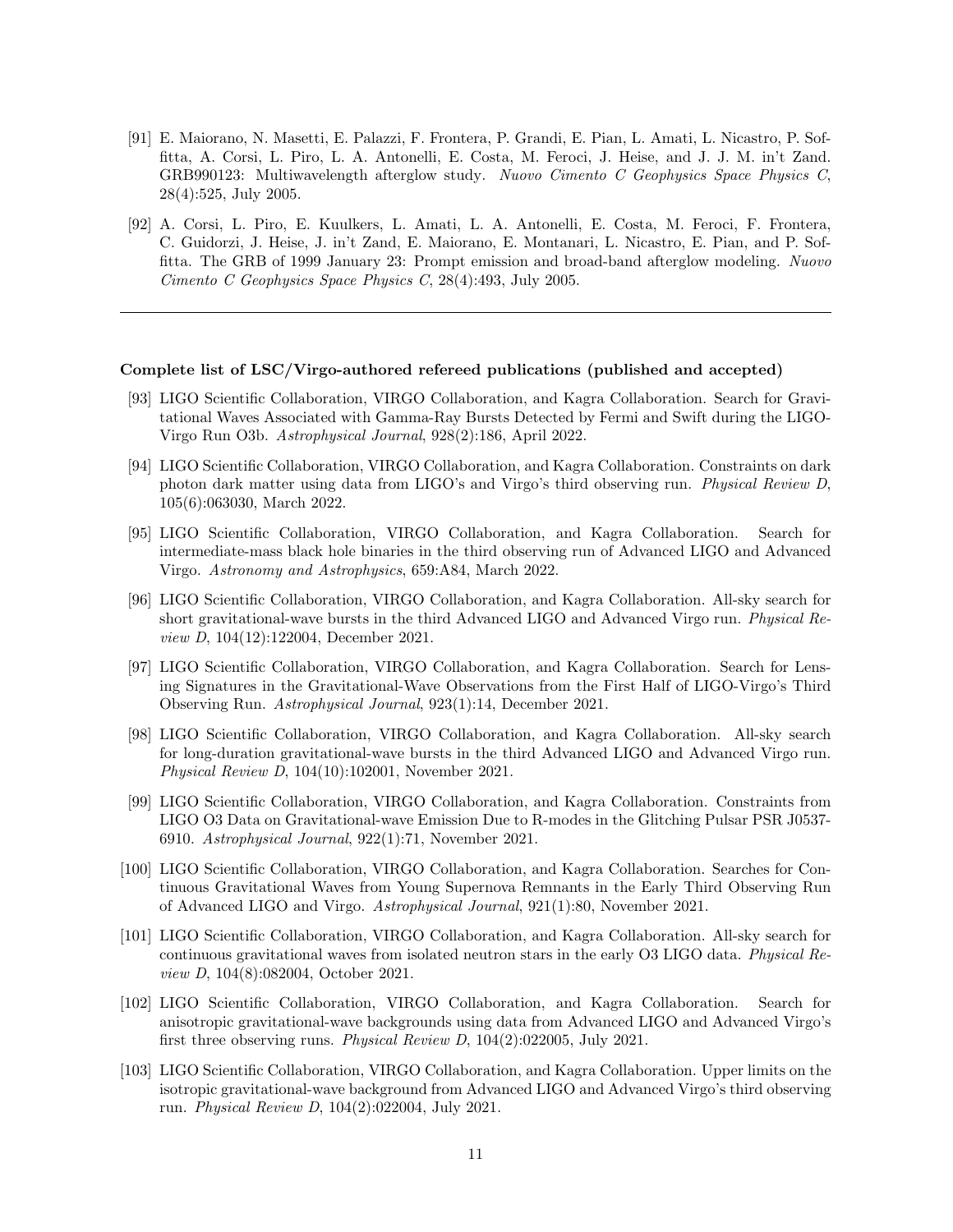- [104] LIGO Scientific Collaboration, VIRGO Collaboration, and KAGRA Collaboration. Observation of Gravitational Waves from Two Neutron Star-Black Hole Coalescences. *Astrophysical Journal Letters*, 915(1):L5, July 2021.
- [105] LIGO Scientific Collaboration and Virgo Collaboration. Search for Gravitational Waves Associated with Gamma-Ray Bursts Detected by Fermi and Swift during the LIGO-Virgo Run O3a. *Astrophysical Journal*, 915(2):86, July 2021.
- [106] LIGO Scientific Collaboration, VIRGO Collaboration, and Kagra Collaboration. Constraints on Cosmic Strings Using Data from the Third Advanced LIGO-Virgo Observing Run. *Phys. Rev. Lett.*, 126(24):241102, June 2021.
- [107] LIGO Scientific Collaboration and Virgo Collaboration. Tests of general relativity with binary black holes from the second LIGO-Virgo gravitational-wave transient catalog. *Physical Review D*, 103(12):122002, June 2021.
- [108] LIGO Scientific Collaboration, VIRGO Collaboration, Kagra Collaboration, D. Antonopoulou, Z. Arzoumanian, T. Enoto, C. M. Espinoza, and S. Guillot. Diving below the Spin-down Limit: Constraints on Gravitational Waves from the Energetic Young Pulsar PSR J0537-6910. *Astrophysical Journal Letters*, 913(2):L27, June 2021.
- [109] LIGO Scientific Collaboration and Virgo Collaboration. Population Properties of Compact Objects from the Second LIGO-Virgo Gravitational-Wave Transient Catalog. *Astrophysical Journal Letters*, 913(1):L7, May 2021.
- [110] LIGO Scientific Collaboration and Virgo Collaboration. GWTC-2: Compact Binary Coalescences Observed by LIGO and Virgo during the First Half of the Third Observing Run. *Physical Review X*, 11(2):021053, April 2021.
- [111] LIGO Scientific Collaboration and Virgo Collaboration. All-sky search in early O3 LIGO data for continuous gravitational-wave signals from unknown neutron stars in binary systems. *Physical Review D*, 103(6):064017, March 2021.
- [112] LIGO Scientific Collaboration and Virgo Collaboration. A Gravitational-wave Measurement of the Hubble Constant Following the Second Observing Run of Advanced LIGO and Virgo. *Astrophysical Journal*, 909(2):218, March 2021.
- [113] LIGO Scientific Collaboration, Virgo Collaboration, M. J. Keith, A. G. Lyne, J. Palfreyman, B. Shaw, B. W. Stappers, and P. Weltevrede. Gravitational-wave Constraints on the Equatorial Ellipticity of Millisecond Pulsars. *Astrophysical Journal Letters*, 902(1):L21, October 2020.
- [114] LIGO Scientific Collaboration and Virgo Collaboration. GW190521: A Binary Black Hole Merger with a Total Mass of 150  $M_{\odot}$ . *Phys. Rev. Lett.*, 125(10):101102, September 2020.
- [115] LIGO Scientific Collaboration and Virgo Collaboration. Open data from the first and second observing runs of Advanced LIGO and Advanced Virgo. *SoftwareX*, 13:100658, January 2021.
- [116] LIGO Scientific Collaboration Kagra Collaboration and VIRGO Collaboration. Prospects for observing and localizing gravitational-wave transients with Advanced LIGO, Advanced Virgo and KAGRA. *Living Reviews in Relativity*, 23(1):3, September 2020.
- [117] LIGO Scientific Collaboration and Virgo Collaboration. Properties and Astrophysical Implications of the 150  $M_{\odot}$  Binary Black Hole Merger GW190521. Astrophysical Journal Letters, 900(1):L13, September 2020.
- [118] LIGO Scientific Collaboration and Virgo Collaboration. GW190412: Observation of a binary-blackhole coalescence with asymmetric masses. *Physical Review D*, 102(4):043015, August 2020.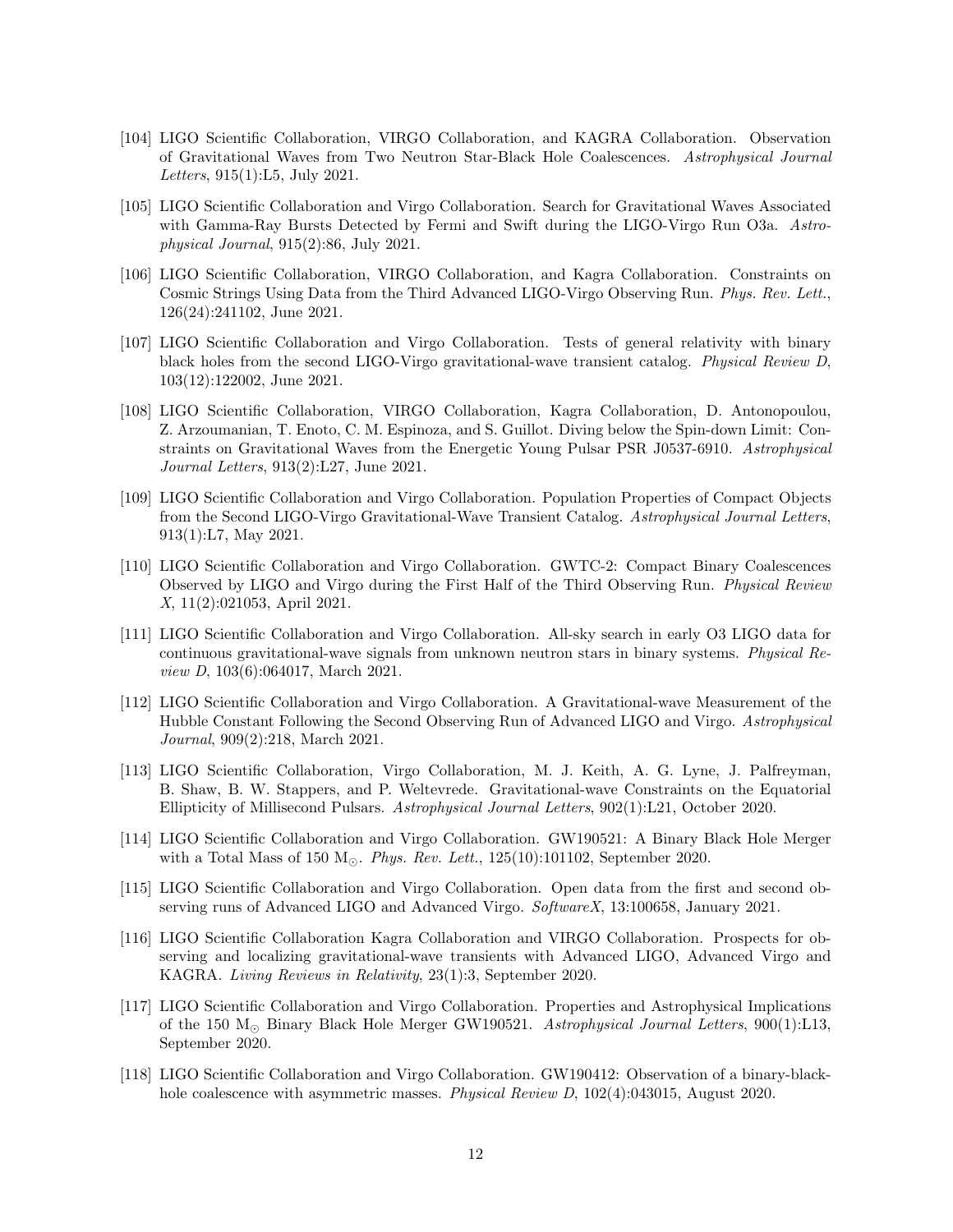- [119] LIGO Scientific Collaboration and Virgo Collaboration. GW190814: Gravitational Waves from the Coalescence of a 23 Solar Mass Black Hole with a 2.6 Solar Mass Compact Object. *Astrophysical Journal Letters*, 896(2):L44, June 2020.
- [120] LIGO Scientific Collaboration, Virgo Collaboration, et al. A Joint Fermi-GBM and LIGO/Virgo Analysis of Compact Binary Mergers from the First and Second Gravitational-wave Observing Runs. *Astrophysical Journal*, 893(2):100, April 2020.
- [121] LIGO Scientific Collaboration and the Virgo Collaboration. A guide to LIGO-Virgo detector noise and extraction of transient gravitational-wave signals. *Classical and Quantum Gravity*, 37(5):055002, March 2020.
- [122] LIGO Scientific Collaboration and the Virgo Collaboration. GW190425: Observation of a Compact Binary Coalescence with Total Mass  $\sim 3.4 \, \text{M}_\odot$ . *Astrophysical Journal Letters*, 892(1):L3, March 2020.
- [123] LIGO Scientific Collaboration and The Virgo Collaboration). Model comparison from LIGO-Virgo data on GW170817's binary components and consequences for the merger remnant. *Classical and Quantum Gravity*, 37(4):045006, February 2020.
- [124] LIGO Scientific Collaboration and Virgo Collaboration. Search for gravitational waves from Scorpius X-1 in the second Advanced LIGO observing run with an improved hidden Markov model. *Physical Review D*, 100(12):122002, December 2019.
- [125] LIGO Scientific Collaboration and Virgo Collaboration. Tests of general relativity with the binary black hole signals from the LIGO-Virgo catalog GWTC-1. *Physical Review D*, 100(10):104036, November 2019.
- [126] LIGO Scientific Collaboration, Virgo Collaboration, et al. Search for Gravitational-wave Signals Associated with Gamma-Ray Bursts during the Second Observing Run of Advanced LIGO and Advanced Virgo. *Astrophysical Journal*, 886(1):75, November 2019.
- [127] LIGO Scientific Collaboration and Virgo Collaboration. Search for Subsolar Mass Ultracompact Binaries in Advanced LIGO's Second Observing Run. *Phys. Rev. Lett.*, 123(16):161102, October 2019.
- [128] LIGO Scientific Collaboration and Virgo Collaboration. Search for Eccentric Binary Black Hole Mergers with Advanced LIGO and Advanced Virgo during Their First and Second Observing Runs. *Astrophysical Journal*, 883(2):149, October 2019.
- [129] LIGO Scientific Collaboration and Virgo Collaboration. Search for intermediate mass black hole binaries in the first and second observing runs of the Advanced LIGO and Virgo network. *Physical Review D*, 100(6):064064, September 2019.
- [130] LIGO Scientific Collaboration and Virgo Collaboration. Directional limits on persistent gravitational waves using data from Advanced LIGO's first two observing runs. *Physical Review D*, 100(6):062001, September 2019.
- [131] LIGO Scientific and Virgo Collaboration. Search for the isotropic stochastic background using data from Advanced LIGO's second observing run. *Physical Review D*, 100(6):061101, September 2019.
- [132] LIGO Scientific Collaboration and Virgo Collaboration. Binary Black Hole Population Properties Inferred from the First and Second Observing Runs of Advanced LIGO and Advanced Virgo. *Astrophysical Journal Letters*, 882(2):L24, September 2019.
- [133] LIGO Scientific Collaboration and Virgo Collaboration. GWTC-1: A Gravitational-Wave Transient Catalog of Compact Binary Mergers Observed by LIGO and Virgo during the First and Second Observing Runs. *Physical Review X*, 9(3):031040, July 2019.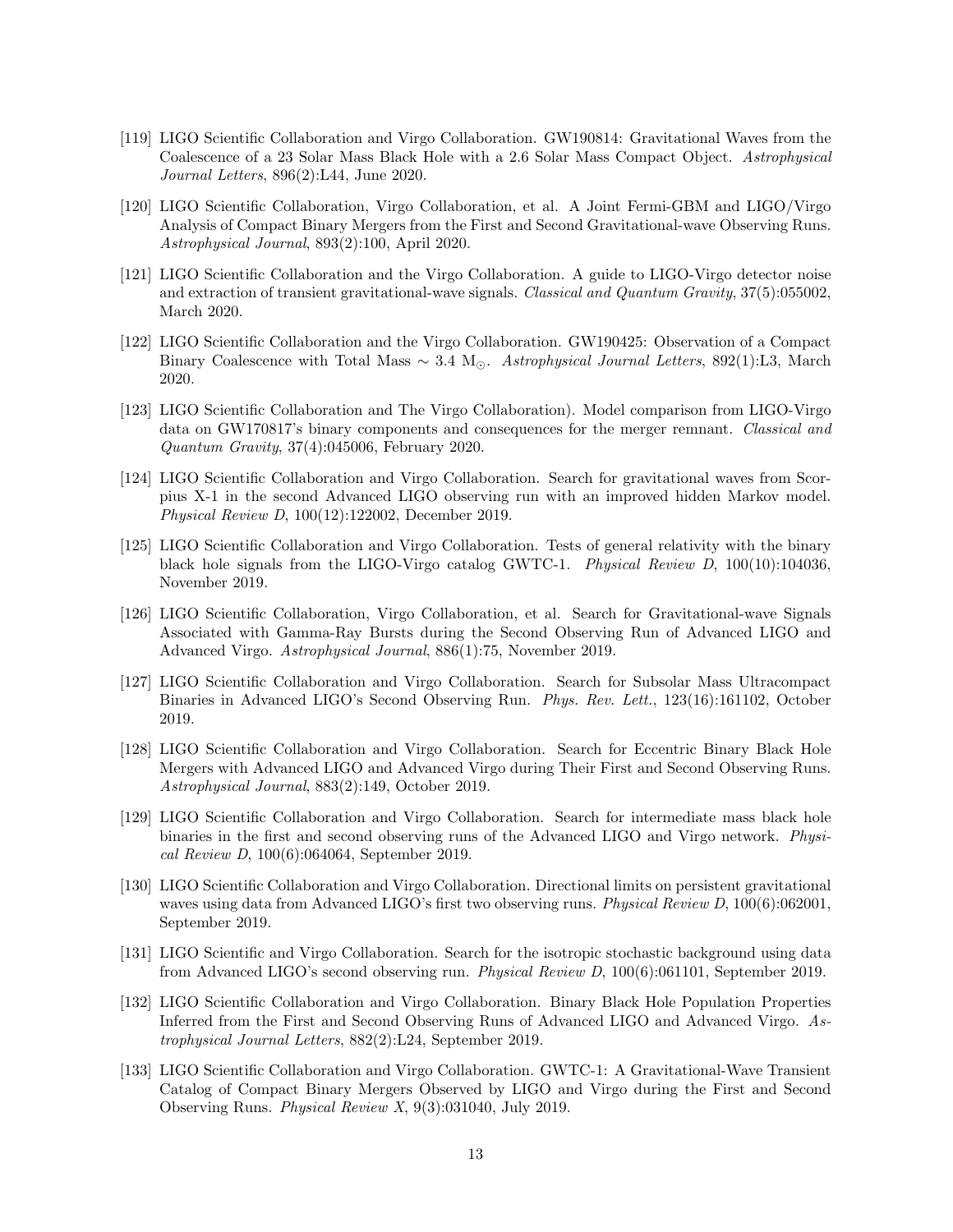- [134] LIGO Scientific Collaboration and Virgo Collaboration. Tests of General Relativity with GW170817. *Phys. Rev. Lett.*, 123(1):011102, July 2019.
- [135] LIGO Scientific Collaboration and Virgo Collaboration. All-sky search for short gravitational-wave bursts in the second Advanced LIGO and Advanced Virgo run. *Physical Review D*, 100(2):024017, July 2019.
- [136] LIGO Scientific Collaboration and Virgo Collaboration. All-sky search for continuous gravitational waves from isolated neutron stars using Advanced LIGO O2 data. *Physical Review D*, 100(2):024004, July 2019.
- [137] LIGO Scientific Collaboration, Virgo Collaboration, et al. Searches for Gravitational Waves from Known Pulsars at Two Harmonics in 2015-2017 LIGO Data. *Astrophysical Journal*, 879(1):10, July 2019.
- [138] LIGO Scientific Collaboration and Virgo Collaboration. Narrow-band search for gravitational waves from known pulsars using the second LIGO observing run. *Physical Review D*, 99(12):122002, June 2019.
- [139] LIGO Scientific Collaboration and Virgo Collaboration. All-sky search for long-duration gravitational-wave transients in the second Advanced LIGO observing run. *Physical Review D*, 99(10):104033, May 2019.
- [140] M. Soares-Santos, A. Palmese, W. Hartley, J. Annis, J. Garcia-Bellido, O. Lahav, Z. Doctor, M. Fishbach, D. E. Holz, H. Lin, M. E. S. Pereira, A. Garcia, K. Herner, R. Kessler, H. V. Peiris, M. Sako, S. Allam, D. Brout, A. Carnero Rosell, H. Y. Chen, C. Conselice, J. deRose, J. deVicente, H. T. Diehl, M. S. S. Gill, J. Gschwend, I. Sevilla-Noarbe, D. L. Tucker, R. Wechsler, E. Berger, P. S. Cowperthwaite, B. D. Metzger, P. K. G. Williams, LIGO Scientific Collaboration, and Virgo Collaboration. First Measurement of the Hubble Constant from a Dark Standard Siren using the Dark Energy Survey Galaxies and the LIGO/Virgo Binary-Black-hole Merger GW170814. *Astrophysical Journal Letters*, 876(1):L7, May 2019.
- [141] LIGO Scientific Collaboration and Virgo Collaboration. Low-latency Gravitational-wave Alerts for Multimessenger Astronomy during the Second Advanced LIGO and Virgo Observing Run. *Astrophysical Journal*, 875(2):161, April 2019.
- [142] LIGO Scientific Collaboration and Virgo Collaboration. Search for Gravitational Waves from a Longlived Remnant of the Binary Neutron Star Merger GW170817. *Astrophysical Journal*, 875(2):160, April 2019.
- [143] LIGO Scientific Collaboration and Virgo Collaboration. Searches for Continuous Gravitational Waves from 15 Supernova Remnants and Fomalhaut b with Advanced LIGO. *Astrophysical Journal*, 875(2):122, April 2019.
- [144] LIGO Scientific Collaboration and Virgo Collaboration. Search for Transient Gravitational-wave Signals Associated with Magnetar Bursts during Advanced LIGO's Second Observing Run. *Astrophysical Journal*, 874(2):163, April 2019.
- [145] LIGO Scientific Collaboration and Virgo Collaboration. Properties of the Binary Neutron Star Merger GW170817. *Physical Review X*, 9(1):011001, January 2019.
- [146] E. Burns, A. Goldstein, C. M. Hui, L. Blackburn, M. S. Briggs, V. Connaughton, R. Hamburg, D. Kocevski, P. Veres, C. A. Wilson-Hodge, E. Bissaldi, W. H. Cleveland, M. M. Giles, B. Mailyan, C. A. Meegan, W. A. Paciesas, S. Poolakkil, R. D. Preece, J. L. Racusin, O. J. Roberts, A. von Kienlin, Fermi Gamma-Ray Burst Monitor, LIGO Scientific Collaboration, and Virgo Collaboration. A Fermi Gamma-Ray Burst Monitor Search for Electromagnetic Signals Coincident with Gravitational-wave Candidates in Advanced LIGO's First Observing Run. *Astrophysical Journal*, 871(1):90, January 2019.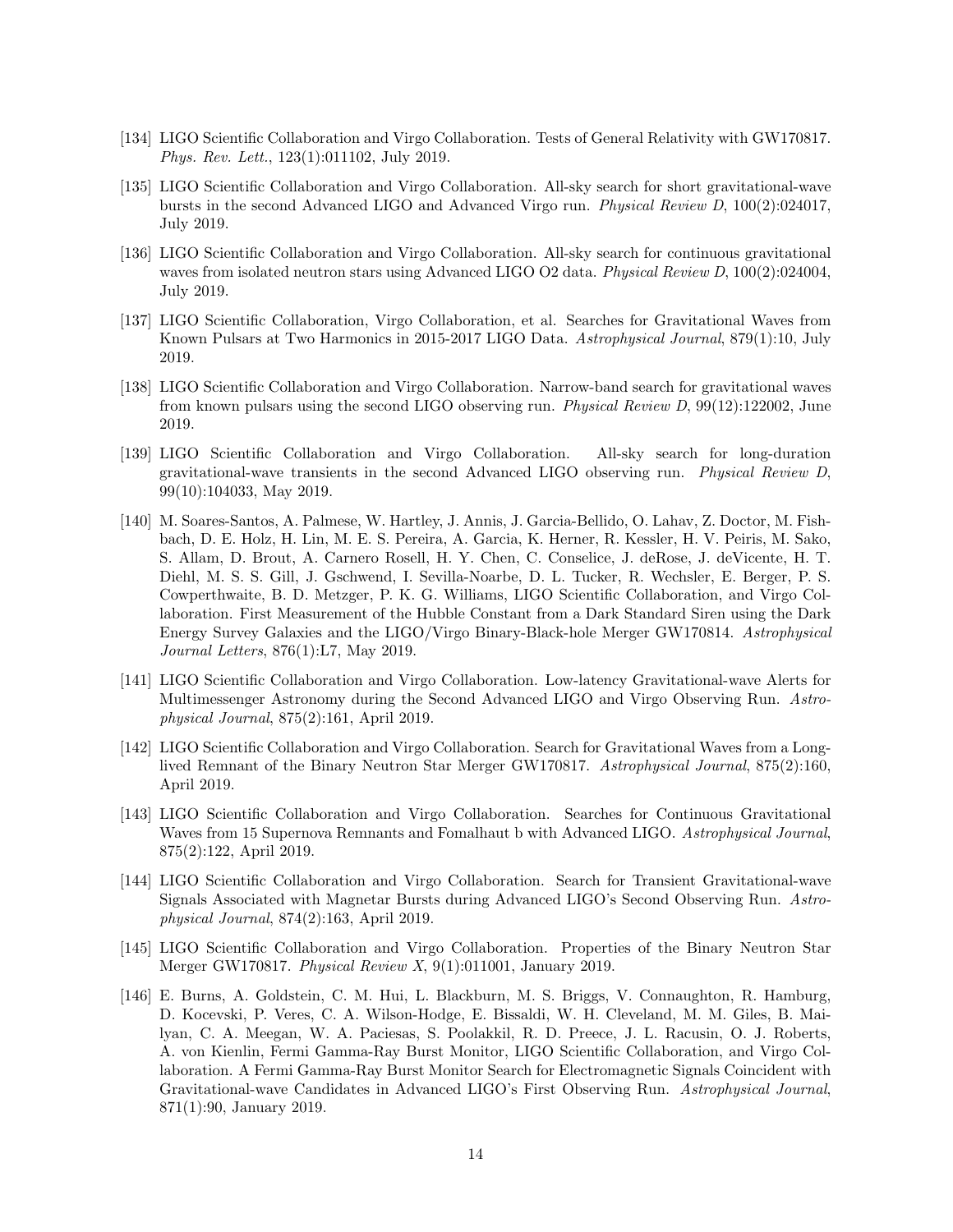- [147] LIGO Scientific Collaboration, Virgo Collaboration, et al. Search for Multimessenger Sources of Gravitational Waves and High-energy Neutrinos with Advanced LIGO during Its First Observing Run, ANTARES, and IceCube. *Astrophysical Journal*, 870(2):134, January 2019.
- [148] LIGO Scientific Collaboration and Virgo Collaboration. Search for Subsolar-Mass Ultracompact Binaries in Advanced LIGO's First Observing Run. *Phys. Rev. Lett.*, 121(23):231103, December 2018.
- [149] LIGO Scientific Collaboration and Virgo Collaboration. GW170817: Measurements of Neutron Star Radii and Equation of State. *Phys. Rev. Lett.*, 121(16):161101, October 2018.
- [150] LIGO Scientific Collaboration and Virgo Collaboration. Search for Tensor, Vector, and Scalar Polarizations in the Stochastic Gravitational-Wave Background. *Phys. Rev. Lett.*, 120(20):201102, May 2018.
- [151] LIGO Scientific Collaboration and Virgo Collaboration. Full band all-sky search for periodic gravitational waves in the O1 LIGO data. *Physical Review D*, 97(10):102003, May 2018.
- [152] LIGO Scientific Collaboration and Virgo Collaboration. Constraints on cosmic strings using data from the first Advanced LIGO observing run. *Physical Review D*, 97(10):102002, May 2018.
- [153] LIGO Scientific Collaboration and Virgo Collaboration. GW170817: Implications for the Stochastic Gravitational-Wave Background from Compact Binary Coalescences. *Phys. Rev. Lett.*, 120(9):091101, March 2018.
- [154] LIGO Scientific Collaboration and Virgo Collaboration. Effects of data quality vetoes on a search for compact binary coalescences in Advanced LIGO's first observing run. *Classical and Quantum Gravity*, 35(6):065010, March 2018.
- [155] LIGO Scientific Collaboration and Virgo Collaboration. All-sky search for long-duration gravitational wave transients in the first Advanced LIGO observing run. *Classical and Quantum Gravity*, 35(6):065009, March 2018.
- [156] LIGO Scientific Collaboration and Virgo Collaboration. First Search for Nontensorial Gravitational Waves from Known Pulsars. *Phys. Rev. Lett.*, 120(3):031104, January 2018.
- [157] LIGO Scientific Collaboration and Virgo Collaboration. First narrow-band search for continuous gravitational waves from known pulsars in advanced detector data. *Physical Review D*, 96(12):122006, December 2017.
- [158] LIGO Scientific Collaboration and Virgo Collaboration. First low-frequency Einstein@Home all-sky search for continuous gravitational waves in Advanced LIGO data. *Physical Review D*, 96(12):122004, December 2017.
- [159] LIGO Scientific Collaboration and Virgo Collaboration. GW170608: Observation of a 19 Solar-mass Binary Black Hole Coalescence. *Astrophysical Journal Letters*, 851(2):L35, December 2017.
- [160] LIGO Scientific Collaboration and Virgo Collaboration. Search for Post-merger Gravitational Waves from the Remnant of the Binary Neutron Star Merger GW170817. *Astrophysical Journal Letters*, 851(1):L16, December 2017.
- [161] LIGO Scientific Collaboration and Virgo Collaboration. On the Progenitor of Binary Neutron Star Merger GW170817. *Astrophysical Journal Letters*, 850(2):L40, December 2017.
- [162] LIGO Scientific Collaboration and Virgo Collaboration. Estimating the Contribution of Dynamical Ejecta in the Kilonova Associated with GW170817. *Astrophysical Journal Letters*, 850(2):L39, December 2017.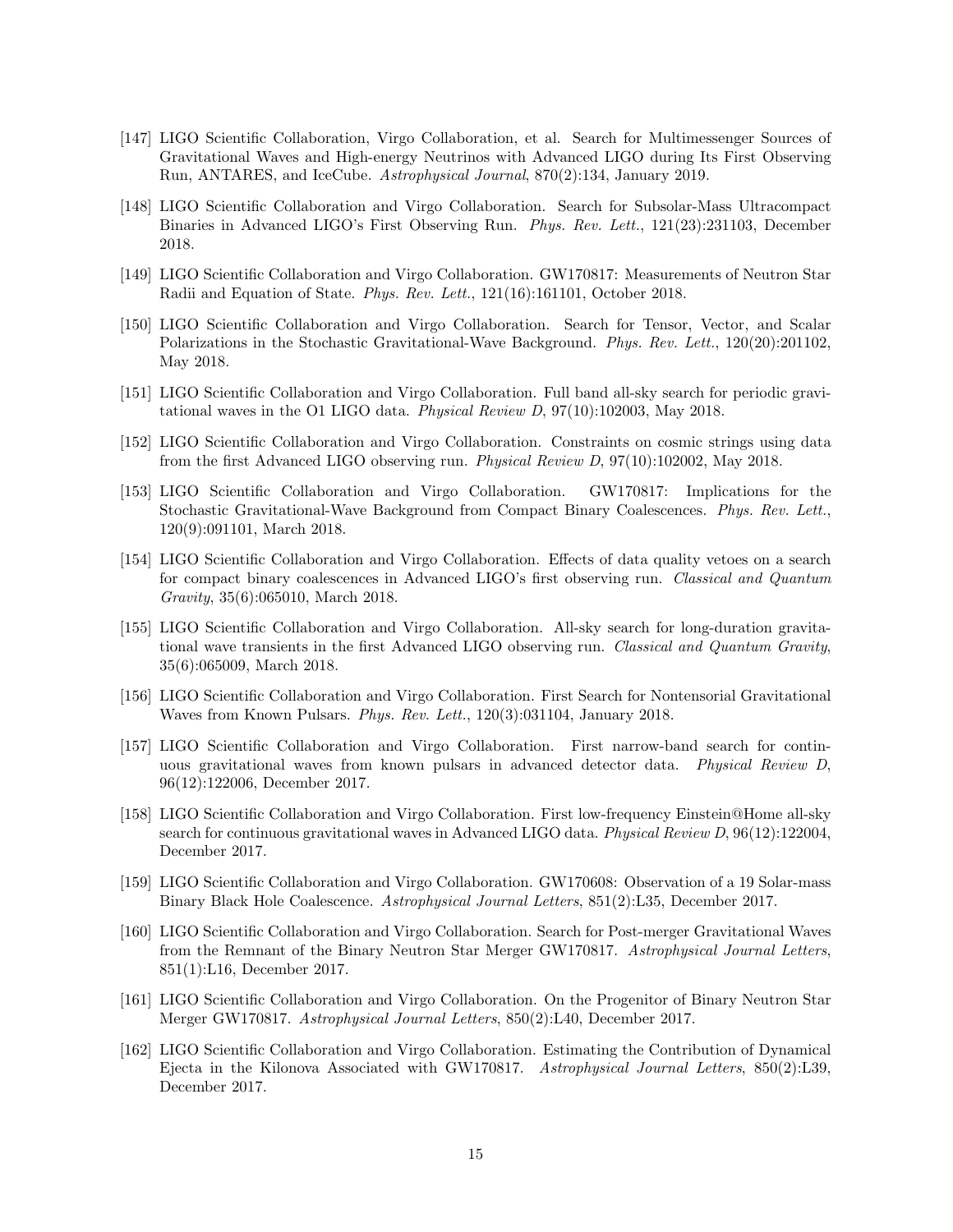- [163] LIGO Scientific Collaboration, Virgo Collaboration, et al. Search for High-energy Neutrinos from Binary Neutron Star Merger GW170817 with ANTARES, IceCube, and the Pierre Auger Observatory. *Astrophysical Journal Letters*, 850(2):L35, December 2017.
- [164] LIGO Scientific Collaboration, Virgo Collaboration, et al. A gravitational-wave standard siren measurement of the Hubble constant. *Nature*, 551(7678):85–88, November 2017.
- [165] LIGO Scientific Collaboration and Virgo Collaboration. GW170817: Observation of Gravitational Waves from a Binary Neutron Star Inspiral. *Phys. Rev. Lett.*, 119(16):161101, October 2017.
- [166] LIGO Scientific Collaboration and Virgo Collaboration. GW170814: A Three-Detector Observation of Gravitational Waves from a Binary Black Hole Coalescence. *Phys. Rev. Lett.*, 119(14):141101, October 2017.
- [167] LIGO Scientific Collaboration, Virgo Collaboration, et al. Gravitational Waves and Gamma-Rays from a Binary Neutron Star Merger: GW170817 and GRB 170817A. *Astrophysical Journal Letters*, 848(2):L13, October 2017.
- [168] LIGO Scientific Collaboration, Virgo Collaboration, et al. Multi-messenger Observations of a Binary Neutron Star Merger. *Astrophysical Journal Letters*, 848(2):L12, October 2017.
- [169] LIGO Scientific Collaboration and Virgo Collaboration. All-sky search for periodic gravitational waves in the O1 LIGO data. *Physical Review D*, 96(6):062002, September 2017.
- [170] LIGO Scientific Collaboration, Virgo Collaboration, D. Steeghs, and L. Wang. Upper Limits on Gravitational Waves from Scorpius X-1 from a Model-based Cross-correlation Search in Advanced LIGO Data. *Astrophysical Journal*, 847(1):47, September 2017.
- [171] LIGO Scientific Collaboration, Virgo Collaboration, et al. Search for high-energy neutrinos from gravitational wave event GW151226 and candidate LVT151012 with ANTARES and IceCube. *Physical Review D*, 96(2):022005, July 2017.
- [172] LIGO Scientific Collaboration and Virgo Collaboration. Search for intermediate mass black hole binaries in the first observing run of Advanced LIGO. *Physical Review D*, 96(2):022001, July 2017.
- [173] LIGO Scientific and Virgo Collaboration. GW170104: Observation of a 50-Solar-Mass Binary Black Hole Coalescence at Redshift 0.2. *Phys. Rev. Lett.*, 118(22):221101, June 2017.
- [174] LIGO Scientific Collaboration and Virgo Collaboration. Search for gravitational waves from Scorpius X-1 in the first Advanced LIGO observing run with a hidden Markov model. *Physical Review D*, 95(12):122003, June 2017.
- [175] LIGO Scientific Collaboration, Virgo Collaboration, et al. Search for Gravitational Waves Associated with Gamma-Ray Bursts during the First Advanced LIGO Observing Run and Implications for the Origin of GRB 150906B. *Astrophysical Journal*, 841(2):89, June 2017.
- [176] LIGO Scientific Collaboration, Virgo Collaboration, et al. Effects of waveform model systematics on the interpretation of GW150914. *Classical and Quantum Gravity*, 34(10):104002, May 2017.
- [177] LIGO Scientific Collaboration and Virgo Collaboration. Search for continuous gravitational waves from neutron stars in globular cluster NGC 6544. *Physical Review D*, 95(8):082005, April 2017.
- [178] LIGO Scientific Collaboration, Virgo Collaboration, et al. First Search for Gravitational Waves from Known Pulsars with Advanced LIGO. *Astrophysical Journal*, 839(1):12, April 2017.
- [179] LIGO Scientific Collaboration and Virgo Collaboration. Directional Limits on Persistent Gravitational Waves from Advanced LIGO's First Observing Run. *Phys. Rev. Lett.*, 118(12):121102, March 2017.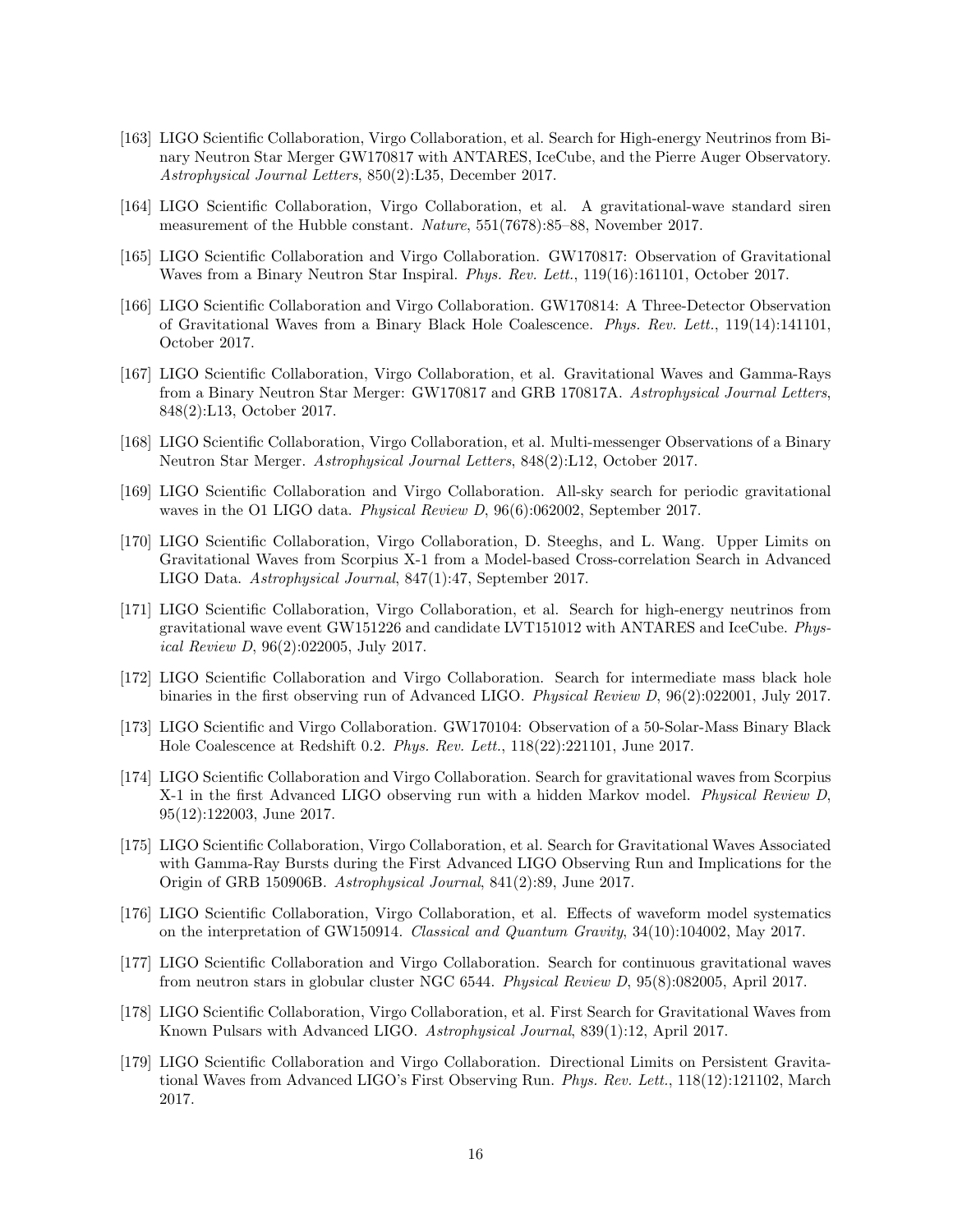- [180] LIGO Scientific Collaboration and Virgo Collaboration. Upper Limits on the Stochastic Gravitational-Wave Background from Advanced LIGO's First Observing Run. *Phys. Rev. Lett.*, 118(12):121101, March 2017.
- [181] LIGO Scientific Collaboration. Calibration of the Advanced LIGO detectors for the discovery of the binary black-hole merger GW150914. *Physical Review D*, 95(6):062003, March 2017.
- [182] LIGO Scientific Collaboration and Virgo Collaboration. All-sky search for short gravitational-wave bursts in the first Advanced LIGO run. *Physical Review D*, 95(4):042003, February 2017.
- [183] LIGO Scientific Collaboration. Exploring the sensitivity of next generation gravitational wave detectors. *Classical and Quantum Gravity*, 34(4):044001, February 2017.
- [184] LIGO Scientific Collaboration and Virgo Collaboration. The basic physics of the binary black hole merger GW150914. *Annalen der Physik*, 529(1-2):1600209, January 2017.
- [185] LIGO Scientific Collaboration and Virgo Collaboration. The Rate of Binary Black Hole Mergers Inferred from Advanced LIGO Observations Surrounding GW150914. *Astrophysical Journal Letters*, 833(1):L1, December 2016.
- [186] LIGO Scientific Collaboration and Virgo Collaboration. Upper Limits on the Rates of Binary Neutron Star and Neutron Star-Black Hole Mergers from Advanced LIGO's First Observing Run. *Astrophysical Journal Letters*, 832(2):L21, December 2016.
- [187] LIGO Scientific Collaboration and Virgo Collaboration. Results of the deepest all-sky survey for continuous gravitational waves on LIGO S6 data running on the Einstein@Home volunteer distributed computing project. *Physical Review D*, 94(10):102002, November 2016.
- [188] LIGO Scientific Collaboration and Virgo Collaboration. First targeted search for gravitationalwave bursts from core-collapse supernovae in data of first-generation laser interferometer detectors. *Physical Review D*, 94(10):102001, November 2016.
- [189] LIGO Scientific Collaboration and Virgo Collaboration. Binary Black Hole Mergers in the First Advanced LIGO Observing Run. *Physical Review X*, 6(4):041015, October 2016.
- [190] LIGO Scientific Collaboration and Virgo Collaboration. Improved Analysis of GW150914 Using a Fully Spin-Precessing Waveform Model. *Physical Review X*, 6(4):041014, October 2016.
- [191] LIGO Scientific Collaboration and Virgo Collaboration. Directly comparing GW150914 with numerical solutions of Einstein's equations for binary black hole coalescence. *Physical Review D*, 94(6):064035, September 2016.
- [192] LIGO Scientific Collaboration and Virgo Collaboration. Comprehensive all-sky search for periodic gravitational waves in the sixth science run LIGO data. *Physical Review D*, 94(4):042002, August 2016.
- [193] LIGO Scientific Collaboration and Virgo Collaboration. Characterization of transient noise in Advanced LIGO relevant to gravitational wave signal GW150914. *Classical and Quantum Gravity*, 33(13):134001, July 2016.
- [194] LIGO Scientific Collaboration, Virgo Collaboration, et al. Localization and Broadband Follow-up of the Gravitational-wave Transient GW150914. *Astrophysical Journal Letters*, 826(1):L13, July 2016.
- [195] LIGO Scientific Collaboration and VIRGO Collaboration. GW151226: Observation of Gravitational Waves from a 22-Solar-Mass Binary Black Hole Coalescence. *Phys. Rev. Lett.*, 116(24):241103, June 2016.
- [196] LIGO Scientific Collaboration and Virgo Collaboration. Properties of the Binary Black Hole Merger GW150914. *Phys. Rev. Lett.*, 116(24):241102, June 2016.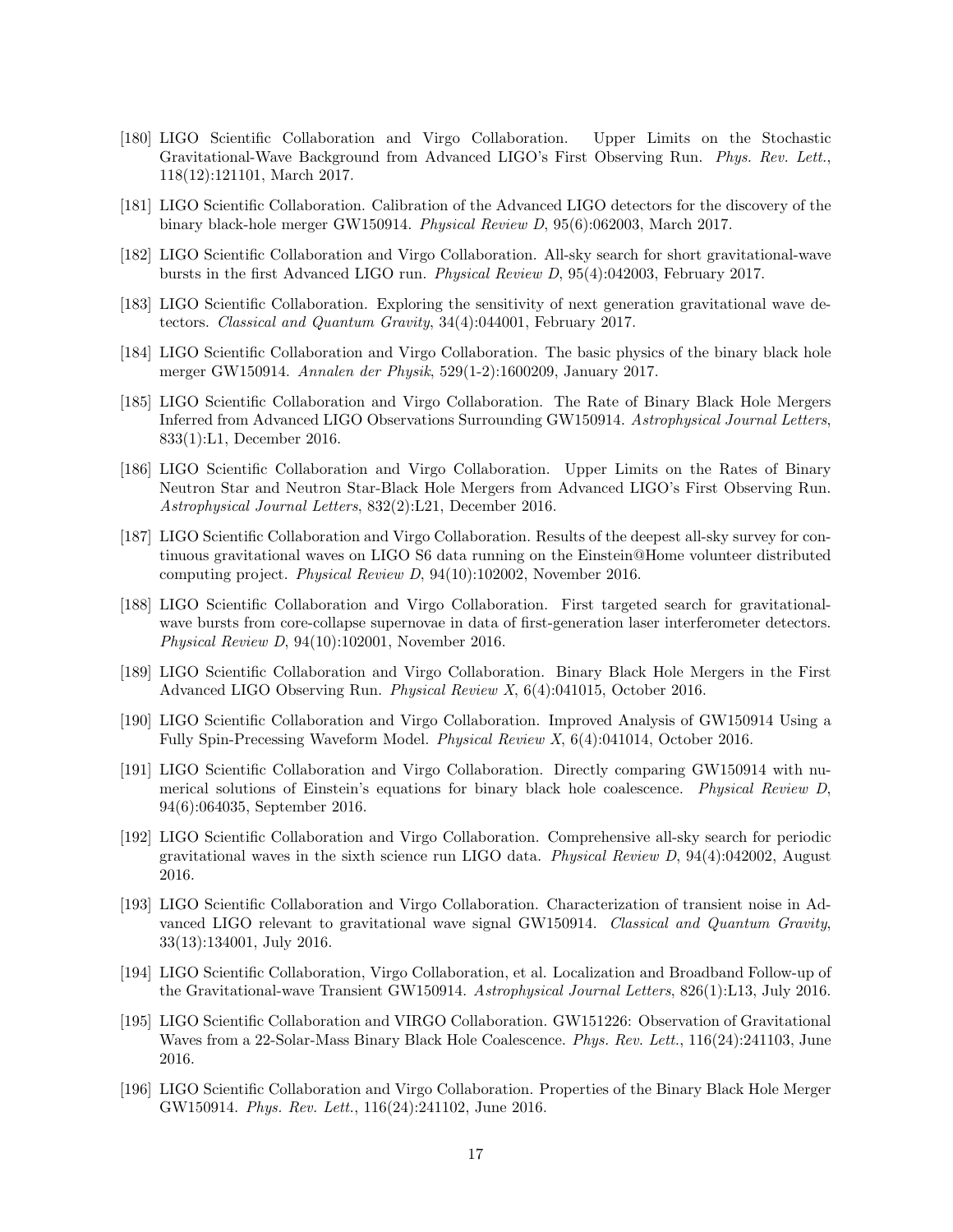- [197] LIGO Scientific and Virgo Collaborations. Tests of General Relativity with GW150914. *Phys. Rev. Lett.*, 116(22):221101, June 2016.
- [198] LIGO Scientific Collaboration, Virgo Collaboration, et al. High-energy neutrino follow-up search of gravitational wave event GW150914 with ANTARES and IceCube. *Physical Review D*, 93(12):122010, June 2016.
- [199] LIGO Scientific Collaboration and Virgo Collaboration. Search for transient gravitational waves in coincidence with short-duration radio transients during 2007-2013. *Physical Review D*, 93(12):122008, June 2016.
- [200] LIGO Scientific Collaboration and Virgo Collaboration. Observing gravitational-wave transient GW150914 with minimal assumptions. *Physical Review D*, 93(12):122004, June 2016.
- [201] LIGO Scientific Collaboration and Virgo Collaboration. GW150914: First results from the search for binary black hole coalescence with Advanced LIGO. *Physical Review D*, 93(12):122003, June 2016.
- [202] LIGO Scientific Collaboration and Virgo Collaboration. GW150914: The Advanced LIGO Detectors in the Era of First Discoveries. *Phys. Rev. Lett.*, 116(13):131103, April 2016.
- [203] LIGO Scientific Collaboration and Virgo Collaboration. GW150914: Implications for the Stochastic Gravitational-Wave Background from Binary Black Holes. *Phys. Rev. Lett.*, 116(13):131102, April 2016.
- [204] LIGO Scientific Collaboration and Virgo Collaboration. Observation of Gravitational Waves from a Binary Black Hole Merger. *Phys. Rev. Lett.*, 116(6):061102, February 2016.
- [205] LIGO Scientific Collaboration and Virgo Collaboration. First low frequency all-sky search for continuous gravitational wave signals. *Physical Review D*, 93(4):042007, February 2016.
- [206] LIGO Scientific Collaboration, Virgo Collaboration, et al. Search of the Orion spur for continuous gravitational waves using a loosely coherent algorithm on data from LIGO interferometers. *Physical Review D*, 93(4):042006, February 2016.
- [207] LIGO Scientific Collaboration and Virgo Collaboration. All-sky search for long-duration gravitational wave transients with initial LIGO. *Physical Review D*, 93(4):042005, February 2016.
- [208] LIGO Scientific Collaboration and Virgo Collaboration. Prospects for Observing and Localizing Gravitational-Wave Transients with Advanced LIGO and Advanced Virgo. *Living Reviews in Relativity*, 19(1):1, February 2016.
- [209] LIGO Scientific Collaboration and Virgo Collaboration. Astrophysical Implications of the Binary Black-hole Merger GW150914. *Astrophysical Journal Letters*, 818(2):L22, February 2016.
- [210] LIGO Scientific Collaboration, Virgo Collaboration, et al. Searches for Continuous Gravitational Waves from Nine Young Supernova Remnants. *Astrophysical Journal*, 813(1):39, November 2015.
- [211] LIGO Scientific Collaboration and Virgo Collaboration. Characterization of the LIGO detectors during their sixth science run. *Classical and Quantum Gravity*, 32(11):115012, June 2015.
- [212] LIGO Scientific Collaboration. Advanced LIGO. *Classical and Quantum Gravity*, 32(7):074001, April 2015.
- [213] LIGO Scientific Collaboration and Virgo Collaboration. Directed search for gravitational waves from Scorpius X-1 with initial LIGO data. *Physical Review D*, 91(6):062008, March 2015.
- [214] LIGO Scientific Collaboration and Virgo Collaboration. Narrow-band search of continuous gravitational-wave signals from Crab and Vela pulsars in Virgo VSR4 data. *Physical Review D*, 91(2):022004, January 2015.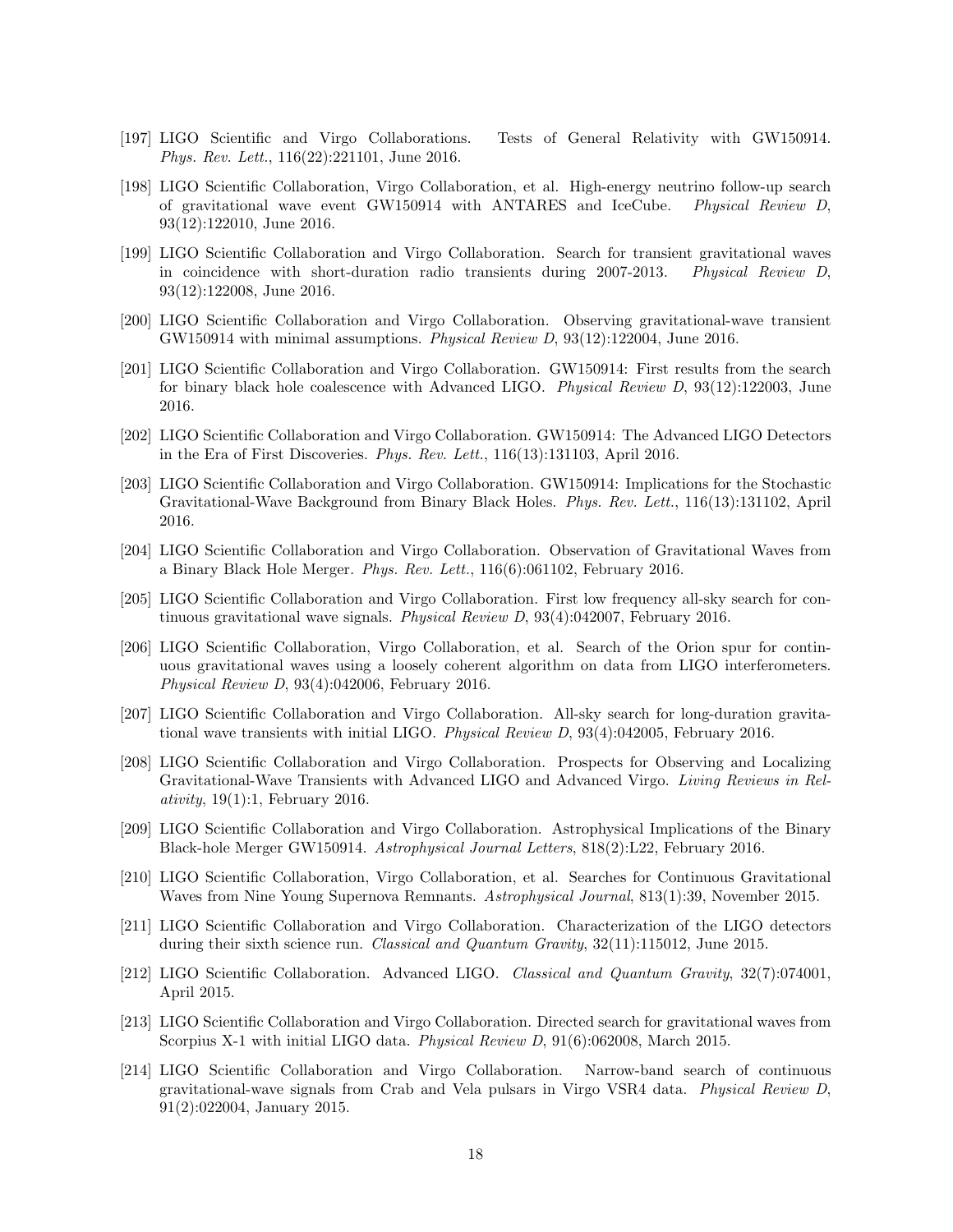- [215] LIGO Scientific Collaboration and Virgo Collaboration. Searching for stochastic gravitational waves using data from the two colocated LIGO Hanford detectors. *Physical Review D*, 91(2):022003, January 2015.
- [216] LIGO and Virgo Collaboration. Improved Upper Limits on the Stochastic Gravitational-Wave Background from 2009-2010 LIGO and Virgo Data. *Phys. Rev. Lett.*, 113(23):231101, December 2014.
- [217] LIGO Scientific Collaboration, Virgo Collaboration, et al. Multimessenger search for sources of gravitational waves and high-energy neutrinos: Initial results for LIGO-Virgo and IceCube. *Physical Review D*, 90(10):102002, November 2014.
- [218] LIGO Scientific Collaboration and Virgo Collaboration. First all-sky search for continuous gravitational waves from unknown sources in binary systems. *Physical Review D*, 90(6):062010, September 2014.
- [219] LIGO Scientific Collaboration and Virgo Collaboration. Implementation of an F-statistic all-sky search for continuous gravitational waves in Virgo VSR1 data. *Classical and Quantum Gravity*, 31(16):165014, August 2014.
- [220] LIGO Scientific Collaboration, Virgo Collaboration, and IPN Collaboration. Search for Gravitational Waves Associated with  $\gamma$ -ray Bursts Detected by the Interplanetary Network. *Phys. Rev. Lett.*, 113(1):011102, July 2014.
- [221] LIGO Scientific Collaboration and Virgo Collaboration. Methods and results of a search for gravitational waves associated with gamma-ray bursts using the GEO 600, LIGO, and Virgo detectors. *Physical Review D*, 89(12):122004, June 2014.
- [222] LIGO Scientific Collaboration and Virgo Collaboration. Search for gravitational radiation from intermediate mass black hole binaries in data from the second LIGO-Virgo joint science run. *Physical Review D*, 89(12):122003, June 2014.
- [223] LIGO Scientific Collaboration, Virgo Collaboration, et al. The NINJA-2 project: detecting and characterizing gravitational waveforms modelled using numerical binary black hole simulations. *Classical and Quantum Gravity*, 31(11):115004, June 2014.
- [224] LIGO Scientific Collaboration and Virgo Collaboration. Search for gravitational wave ringdowns from perturbed intermediate mass black holes in LIGO-Virgo data from 2005-2010. *Physical Review D*, 89(10):102006, May 2014.
- [225] LIGO Scientific Collaboration and Virgo Collaboration. Constraints on Cosmic Strings from the LIGO-Virgo Gravitational-Wave Detectors. *Phys. Rev. Lett.*, 112(13):131101, April 2014.
- [226] LIGO Scientific Collaboration and Virgo Collaboration. Application of a Hough search for continuous gravitational waves on data from the fifth LIGO science run. *Classical and Quantum Gravity*, 31(8):085014, April 2014.
- [227] LIGO Scientific Collaboration and Virgo Collaboration. Gravitational Waves from Known Pulsars: Results from the Initial Detector Era. *Astrophysical Journal*, 785(2):119, April 2014.
- [228] LIGO Scientific Collaboration, Virgo Collaboration, et al. First Searches for Optical Counterparts to Gravitational-wave Candidate Events. *Astrophysical Journal Supplement*, 211(1):7, March 2014.
- [229] LIGO Scientific Collaboration and Virgo Collaboration. Search for long-lived gravitational-wave transients coincident with long gamma-ray bursts. *Physical Review D*, 88(12):122004, December 2013.
- [230] LIGO Scientific Collaboration and Virgo Collaboration. Directed search for continuous gravitational waves from the Galactic center. *Physical Review D*, 88(10):102002, November 2013.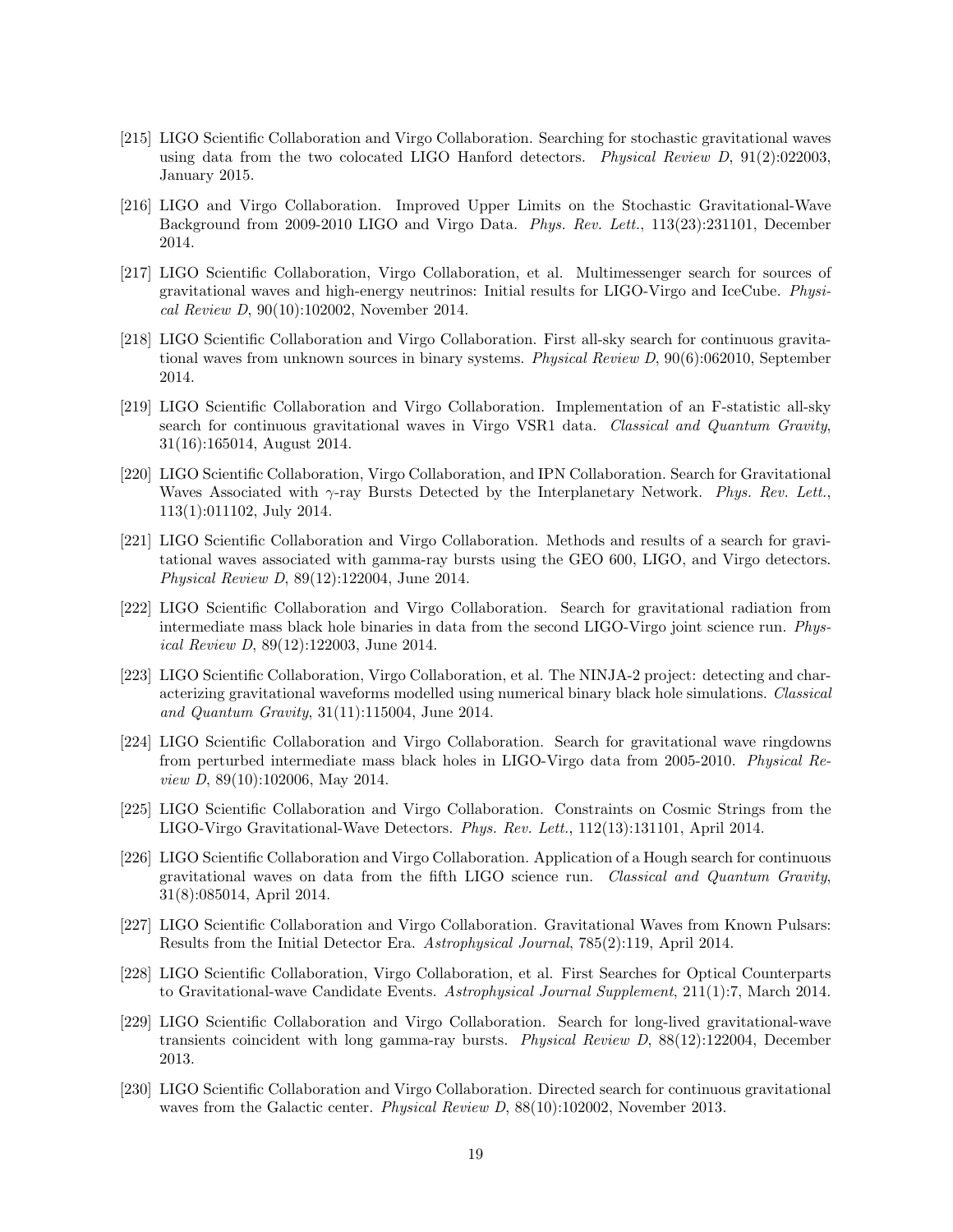- [231] LIGO Scientific Collaboration and Virgo Collaboration. Parameter estimation for compact binary coalescence signals with the first generation gravitational-wave detector network. *Physical Review D*, 88(6):062001, September 2013.
- [232] LIGO Scientific Collaboration. Enhanced sensitivity of the LIGO gravitational wave detector by using squeezed states of light. *Nature Photonics*, 7(8):613–619, August 2013.
- [233] LIGO Scientific Collaboration, Virgo Collaboration, et al. A first search for coincident gravitational waves and high energy neutrinos using LIGO, Virgo and ANTARES data from 2007. *J. Cosmology Astropart. Phys.*, 2013(6):008, June 2013.
- [234] LIGO Scientific Collaboration. Einstein@Home all-sky search for periodic gravitational waves in LIGO S5 data. *Physical Review D*, 87(4):042001, February 2013.
- [235] LIGO Scientific Collaboration, Virgo Collaboration, et al. Search for gravitational waves from binary black hole inspiral, merger, and ringdown in LIGO-Virgo data from 2009-2010. *Physical Review D*, 87(2):022002, January 2013.
- [236] LIGO Scientific Collaboration, Virgo Collaboration, et al. Swift Follow-up Observations of Candidate Gravitational-wave Transient Events. *Astrophysical Journal Supplement*, 203(2):28, December 2012.
- [237] LIGO Scientific Collaboration et al. Search for Gravitational Waves Associated with Gamma-Ray Bursts during LIGO Science Run 6 and Virgo Science Runs 2 and 3. *Astrophysical Journal*, 760(1):12, November 2012.
- [238] LIGO Scientific Collaboration, Virgo Collaboration, et al. The characterization of Virgo data and its impact on gravitational-wave searches. *Classical and Quantum Gravity*, 29(15):155002, August 2012.
- [239] LIGO Scientific Collaboration, Virgo Collaboration, et al. All-sky search for gravitational-wave bursts in the second joint LIGO-Virgo run. *Physical Review D*, 85(12):122007, June 2012.
- [240] LIGO Scientific Collaboration, Virgo Collaboration, et al. Upper limits on a stochastic gravitationalwave background using LIGO and Virgo interferometers at 600-1000 Hz. *Physical Review D*, 85(12):122001, June 2012.
- [241] B. Sathyaprakash, M. Abernathy, F. Acernese, P. Ajith, B. Allen, P. Amaro-Seoane, N. Andersson, S. Aoudia, K. Arun, P. Astone, B. Krishnan, L. Barack, F. Barone, B. Barr, M. Barsuglia, M. Bassan, R. Bassiri, M. Beker, N. Beveridge, M. Bizouard, C. Bond, S. Bose, L. Bosi, S. Braccini, C. Bradaschia, M. Britzger, F. Brueckner, T. Bulik, H. J. Bulten, O. Burmeister, E. Calloni, P. Campsie, L. Carbone, G. Cella, E. Chalkley, E. Chassande-Mottin, S. Chelkowski, A. Chincarini, A. Di Cintio, J. Clark, E. Coccia, C. N. Colacino, J. Colas, A. Colla, A. Corsi, A. Cumming, L. Cunningham, E. Cuoco, S. Danilishin, K. Danzmann, E. Daw, R. De Salvo, W. Del Pozzo, T. Dent, R. De Rosa, L. Di Fiore, M. Di Paolo Emilio, A. Di Virgilio, A. Dietz, M. Doets, J. Dueck, M. Edwards, V. Fafone, S. Fairhurst, P. Falferi, M. Favata, V. Ferrari, F. Ferrini, F. Fidecaro, R. Flaminio, J. Franc, F. Frasconi, A. Freise, D. Friedrich, P. Fulda, J. Gair, M. Galimberti, G. Gemme, E. Genin, A. Gennai, A. Giazotto, K. Glampedakis, S. Gossan, R. Gouaty, C. Graef, W. Graham, M. Granata, H. Grote, G. Guidi, J. Hallam, G. Hammond, M. Hannam, J. Harms, K. Haughian, I. Hawke, D. Heinert, M. Hendry, I. Heng, E. Hennes, S. Hild, J. Hough, D. Huet, S. Husa, S. Huttner, B. Iyer, D. I. Jones, G. Jones, I. Kamaretsos, C. Kant Mishra, F. Kawazoe, F. Khalili, B. Kley, K. Kokeyama, K. Kokkotas, S. Kroker, R. Kumar, K. Kuroda, B. Lagrange, N. Lastzka, T. G. F. Li, M. Lorenzini, G. Losurdo, H. Lück, E. Majorana, V. Malvezzi, I. Mandel, V. Mandic, S. Marka, F. Marin, F. Marion, J. Marque, I. Martin, D. McLeod, D. Mckechan, M. Mehmet, C. Michel, Y. Minenkov, N. Morgado, A. Morgia, S. Mosca, L. Moscatelli, B. Mours, H. Müller-Ebhardt, P. Murray, L. Naticchioni, R. Nawrodt, J. Nelson, R. O' Shaughnessy, C. D. Ott, C. Palomba, A. Paoli, G. Parguez, A. Pasqualetti, R. Passaquieti, D. Passuello, M. Perciballi, F. Piergiovanni, L. Pinard, M. Pitkin,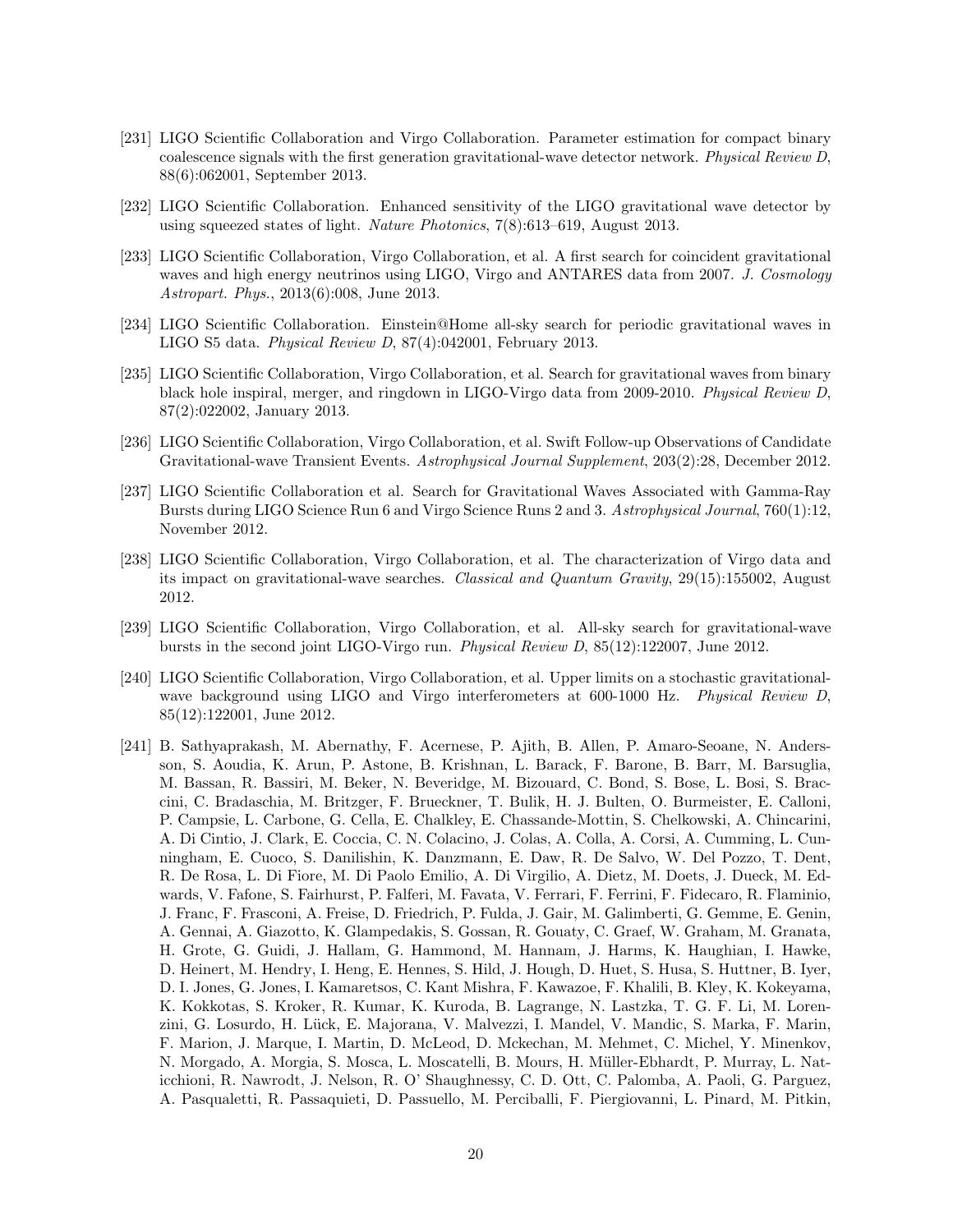W. Plastino, M. Plissi, R. Poggiani, P. Popolizio, E. Porter, M. Prato, G. Prodi, M. Punturo, P. Puppo, D. Rabeling, I. Racz, P. Rapagnani, V. Re, J. Read, T. Regimbau, H. Rehbein, S. Reid, F. Ricci, F. Richard, C. Robinson, A. Rocchi, R. Romano, S. Rowan, A. Rüdiger, A. Samblowski, L. Santamaría, B. Sassolas, R. Schilling, P. Schmidt, R. Schnabel, B. Schutz, C. Schwarz, J. Scott, P. Seidel, A. M. Sintes, K. Somiya, C. F. Sopuerta, B. Sorazu, F. Speirits, L. Storchi, K. Strain, S. Strigin, P. Sutton, S. Tarabrin, B. Taylor, A. Thürin, K. Tokmakov, M. Tonelli, H. Tournefier, R. Vaccarone, H. Vahlbruch, J. F. J. van den Brand, C. Van Den Broeck, S. van der Putten, M. van Veggel, A. Vecchio, J. Veitch, F. Vetrano, A. Vicere, S. Vyatchanin, P. Weßels, B. Willke, W. Winkler, G. Woan, A. Woodcraft, and K. Yamamoto. Scientific objectives of Einstein Telescope. *Classical and Quantum Gravity*, 29(12):124013, June 2012.

- [242] LIGO Scientific Collaboration and Virgo Collaboration. Search for gravitational waves from intermediate mass binary black holes. *Physical Review D*, 85(10):102004, May 2012.
- [243] LIGO Scientific Collaboration and Virgo Collaboration. First low-latency LIGO+Virgo search for binary inspirals and their electromagnetic counterparts. *Astronomy and Astrophysics*, 541:A155, May 2012.
- [244] LIGO Scientific Collaboration and Virgo Collaboration. Search for gravitational waves from low mass compact binary coalescence in LIGO's sixth science run and Virgo's science runs 2 and 3. *Physical Review D*, 85(8):082002, April 2012.
- [245] LIGO Scientific Collaboration and Virgo Collaboration. Implementation and testing of the first prompt search for gravitational wave transients with electromagnetic counterparts. *Astronomy and Astrophysics*, 539:A124, April 2012.
- [246] Virgo Collaboration. Virgo: a laser interferometer to detect gravitational waves. *Journal of Instrumentation*, 7(3):3012, March 2012.
- [247] LIGO Scientific Collaboration and Virgo Collaboration. All-sky search for periodic gravitational waves in the full S5 LIGO data. *Physical Review D*, 85(2):022001, January 2012.
- [248] LIGO Scientific Collaboration, Virgo Collaboration, et al. Directional Limits on Persistent Gravitational Waves Using LIGO S5 Science Data. *Phys. Rev. Lett.*, 107(27):271102, December 2011.
- [249] Ligo Scientific Collaboration. A gravitational wave observatory operating beyond the quantum shot-noise limit. *Nature Physics*, 7(12):962–965, December 2011.
- [250] Virgo Collaboration. A state observer for the Virgo inverted pendulum. *Review of Scientific Instruments*, 82(9):094502–094502–9, September 2011.
- [251] LIGO Scientific Collaboration, Virgo Collaboration, et al. Beating the Spin-down Limit on Gravitational Wave Emission from the Vela Pulsar. *Astrophysical Journal*, 737(2):93, August 2011.
- [252] LIGO Scientific Collaboration and Virgo Collaboration. Search for gravitational waves from binary black hole inspiral, merger, and ringdown. *Physical Review D*, 83(12):122005, June 2011.
- [253] Virgo Collaboration. Status of the Virgo project. *Classical and Quantum Gravity*, 28(11):114002, June 2011.
- [254] LIGO Scientific Collaboration, Virgo Collaboration, et al. Search for Gravitational Wave Bursts from Six Magnetars. *Astrophysical Journal Letters*, 734(2):L35, June 2011.
- [255] Virgo Collaboration. Performance of the Virgo interferometer longitudinal control system during the second science run. *Astroparticle Physics*, 34(7):521–527, February 2011.
- [256] Virgo Collaboration. The Virgo Interferometer for Gravitational Wave Detection. *International Journal of Modern Physics D*, 20(10):2075–2079, January 2011.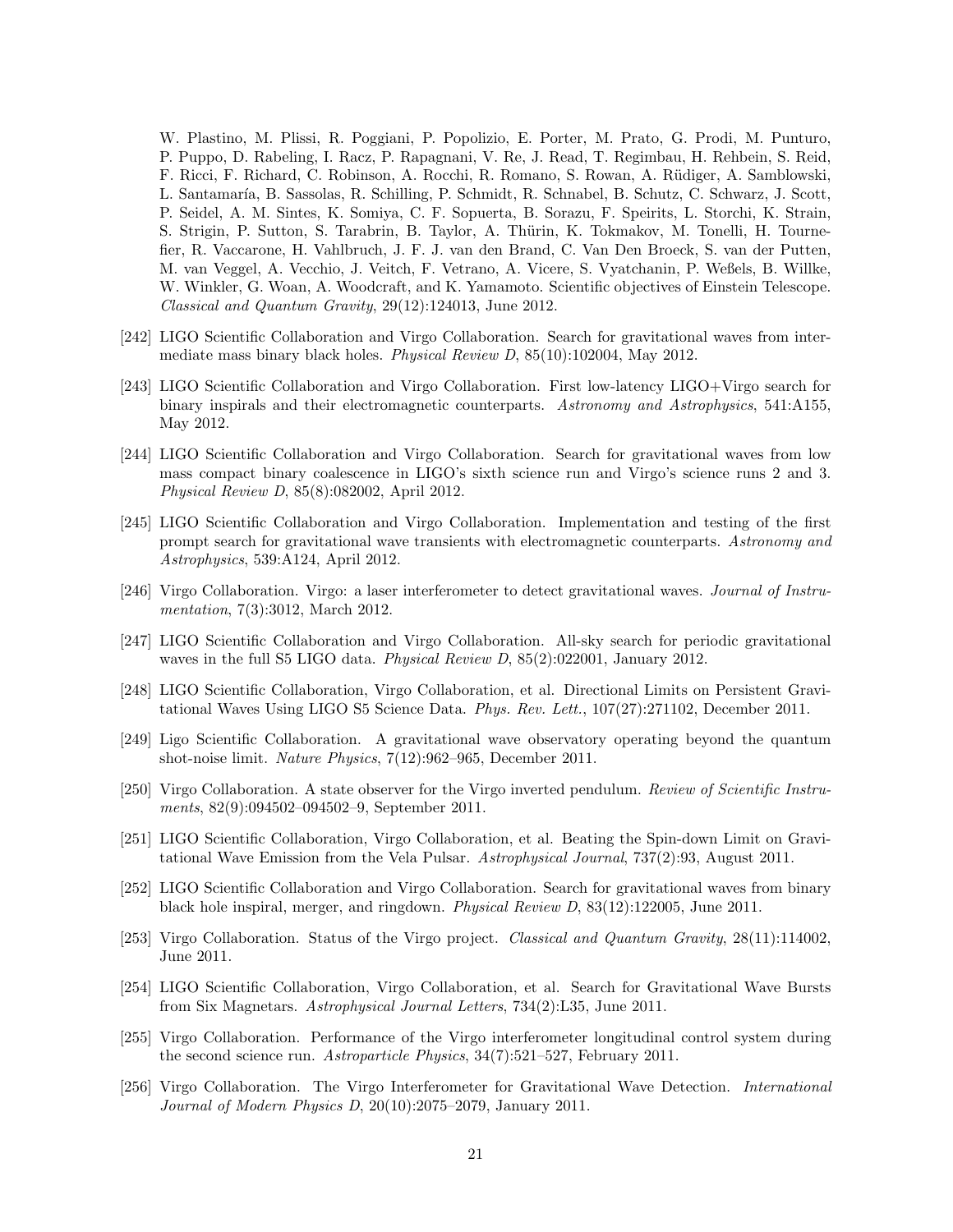- [257] Virgo Collaboration. Calibration and sensitivity of the Virgo detector during its second science run. *Classical and Quantum Gravity*, 28(2):025005, January 2011.
- [258] Virgo Collaboration. Automatic Alignment system during the second science run of the Virgo interferometer. *Astroparticle Physics*, 34(6):327–332, January 2011.
- [259] Virgo Collaboration. Search for gravitational waves from compact binary coalescence in LIGO and Virgo data from S5 and VSR1. *Physical Review D*, 82(10):102001, November 2010.
- [260] Virgo Collaboration. Noise from scattered light in Virgo's second science run data. *Classical and Quantum Gravity*, 27(19):194011, October 2010.
- [261] LIGO Scientific Collaboration and Virgo Collaboration. TOPICAL REVIEW: Predictions for the rates of compact binary coalescences observable by ground-based gravitational-wave detectors. *Classical and Quantum Gravity*, 27(17):173001, September 2010.
- [262] LIGO Scientific Collaboration and Virgo Collaboration. Search for Gravitational-wave Inspiral Signals Associated with Short Gamma-ray Bursts During LIGO's Fifth and Virgo's First Science Run. *Astrophysical Journal*, 715(2):1453–1461, June 2010.
- [263] LIGO Scientific Collaboration and Virgo Collaboration. Search For Gravitational-wave Bursts Associated with Gamma-ray Bursts using Data from LIGO Science Run 5 and Virgo Science Run 1. *Astrophysical Journal*, 715(2):1438–1452, June 2010.
- [264] LIGO Scientific Collaboration and Virgo Collaboration. All-sky search for gravitational-wave bursts in the first joint LIGO-GEO-Virgo run. *Physical Review D*, 81(10):102001, May 2010.
- [265] LIGO Scientific Collaboration and Virgo Collaboration. Searches for Gravitational Waves from Known Pulsars with Science Run 5 LIGO Data. *Astrophysical Journal*, 713(1):671–685, April 2010.
- [266] Virgo Collaboration. Measurements of Superattenuator seismic isolation by Virgo interferometer. *Astroparticle Physics*, 33(3):182–189, April 2010.
- [267] Virgo Collaboration. Automatic Alignment for the first science run of the Virgo interferometer. *Astroparticle Physics*, 33(3):131–139, April 2010.
- [268] Virgo Collaboration. Performances of the Virgo interferometer longitudinal control system. *Astroparticle Physics*, 33(2):75–80, March 2010.
- [269] Virgo Collaboration. Cleaning the Virgo sampled data for the search of periodic sources of gravitational waves. *Classical and Quantum Gravity*, 26(20):204002, October 2009.
- [270] LIGO Collaboration and Virgo Collaboration. An upper limit on the stochastic gravitational-wave background of cosmological origin. *Nature*, 460(7258):990–994, August 2009.
- [271] Virgo Collaboration. Laser with an in-loop relative frequency stability of 1.0e-21 on a 100-ms time scale for gravitational-wave detection. *Physical Review A*, 79(5):053824, May 2009.
- [272] Virgo Collaboration. Gravitational wave burst search in the Virgo C7 data. *Classical and Quantum Gravity*, 26(8):085009, April 2009.
- [273] Virgo Collaboration. Search for gravitational waves associated with GRB 050915a using the Virgo detector. *Classical and Quantum Gravity*, 25(22):225001, November 2008.
- [274] Virgo Collaboration. First joint gravitational wave search by the AURIGA EXPLORER NAUTILUS Virgo Collaboration. *Classical and Quantum Gravity*, 25(20):205007, October 2008.
- [275] Virgo Collaboration. Noise studies during the first Virgo science run and after. *Classical and Quantum Gravity*, 25(18):184003, September 2008.